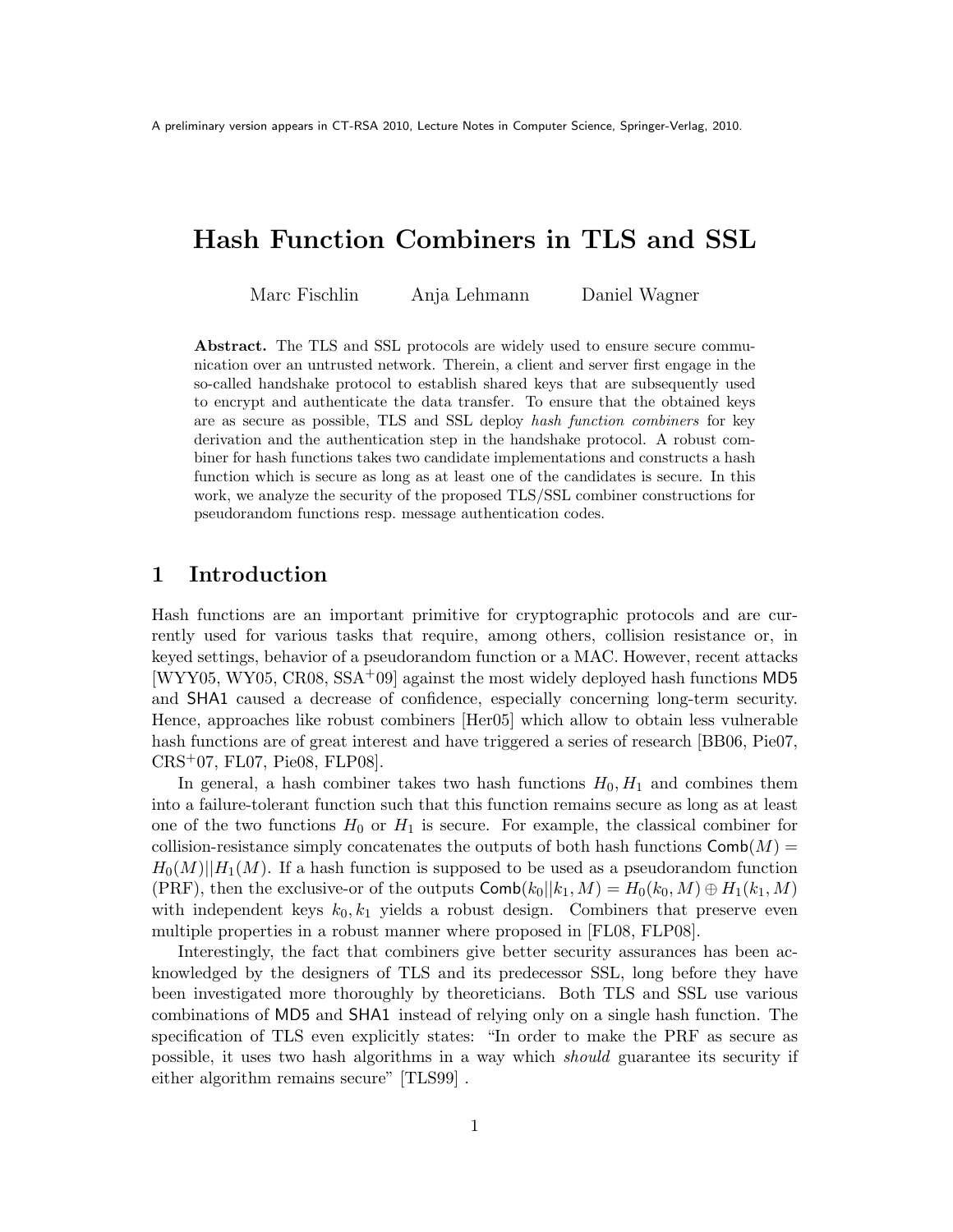The SSL protocol [SSL94] was published in 1994 by Netscape to provide secure communication between two parties over an untrusted network, and subsequently formed the basis for the TLS protocol [TLS99, TLS06]. Nowadays, both protocols are ubiquitously present in various applications such as electronic banking, online shopping or secure data transfer. However, neither TLS nor SSL were accompanied with rigorous security proofs. An important step was recently done by Morrissey et al. [MSW08] and Gajek et al. [GMP+08] who gave the first security analysis of the handshake protocol of TLS. The handshake protocol is the essential part of TLS/SSL as it allows a client and server to negotiate security parameters, such as shared symmetric keys or trusted ciphers, without having any common secrets yet. The established keys and cryptographic algorithms are subsequently used to protect the data transfer, i.e., the confidentiality and authenticity of the entire communication relies on the security of the key agreement. Thus, it is of crucial importance that the handshake protocol provides reliable parameters. Ideally, this statement should be fortified by comprehensive security proofs.

Our Results. In this work, we scrutinize the design of the (non-standard) hash combiners, deployed in the TLS and SSL handshake protocols, regarding the suitability for the respective purposes. As already mentioned, secure key derivation is one of the main tasks of the handshake phase. Both TLS and SSL use hash combiners to compute the master secret out of the pre-master secret, which is assumed to be a shared random string. To achieve secure key-derivation, robustness with respect to pseudorandomness is required.

While TLS (mainly) reverts to the standard design for PRF combiners, i.e., it xors the outputs of the two hashes, SSL applies the cascade  $H_0(k, (H_1(k, M))$  as the pseudorandom function for key derivation. For SSL we prove that the combiner is not robust and not even preserving, i.e., even two secure PRFs may yield an insecure combiner. This stems from the fact that both hash functions are invoked with the same master key. By using individual keys for each underlying function, we show that the security of the SSL combiner is somewhat between robustness and property-preservation. In the case of TLS, we prove that the combiner is a secure PRF if either of  $H_0$ ,  $H_1$  is a pseudorandom function. Interestingly, the TLS construction is neither optimal in terms of security nor efficiency. We therefore also discuss possible tweaks to obtain better security bounds while saving on computation.

TLS and SSL also use hash combiners for the finished message in the handshake protocol, which is basically a message authentication code generated for the shared master secret and all previous handshake messages. This concludes the key exchange phase in TLS/SSL and authenticates the previous communication. Ideally, the combiners used for this purpose should be robust for MACs, i.e., rely only on unforgeability instead of pseudorandomness of the hash function.<sup>1</sup> We show that in TLS the combiner for

<sup>&</sup>lt;sup>1</sup>The devil's advocate may claim that we can already start from the assumption that one of the hash function is a PRF, as we require this for the key derivation step anyway. However, it is a common principle to revert to the minimal requirements for such sub protocols and their designated purpose. Suppose, for example, that both hash functions turn out to be not pseudorandom, that key derivation becomes insecure and confidentiality of the subsequently transmitted data is breached. Then, if one of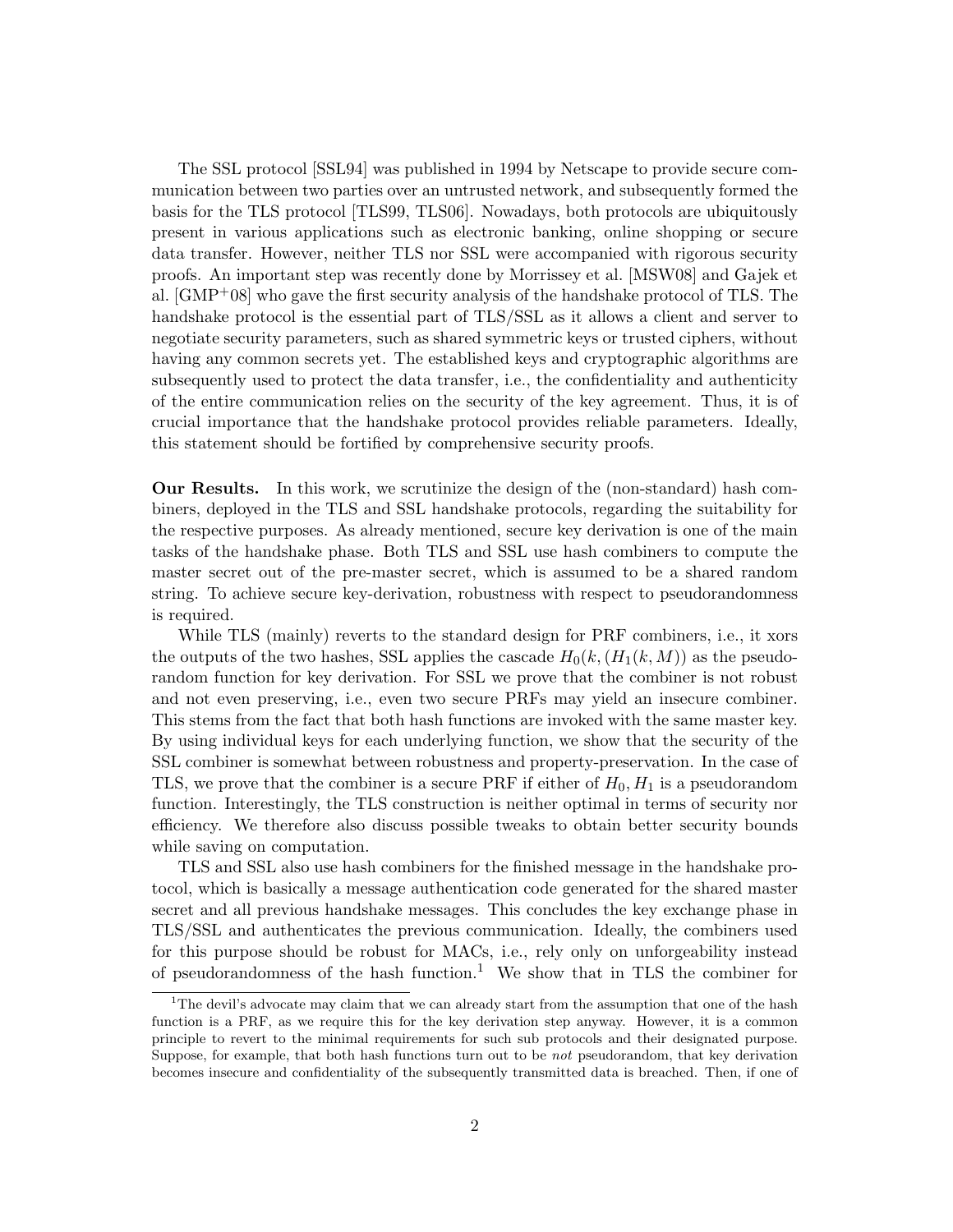authentication requires the additional assumption of at least one hash function being collision resistant. The combiner used in SSL is again neither robust nor preserving, due to the same problem of using the master secret as key for both functions. We discuss that a modified version which splits the key into independent halves, is a secure MAC when at least one hash function is simultaneously unforgeable and collision resistant.

In summary, we give the first formal treatment of the hash combiners deployed in the TLS and SSL protocols. Our results essentially show that the choices in TLS are sound as they follow common design criteria for such combiners (but still leave space for improvements), whereas the SSL design for combiners requires much stronger assumptions. Our result, together with other steps like the security proofs in [MSW08,  $GMP<sup>+</sup>08$ , strengthen the confidence in the important protocols TLS and SSL.

## 2 Preliminaries

In this section we present the preliminaries for our investigation of the combiners in SSL/TLS.

#### 2.1 Hash Functions and Their Properties

Since we give all results in terms of concrete security we adopt Rogaway's approach [Rog06] of defining hash functions as single instances (instead of families) and considering constructive reductions between security properties. For security notions without secret keys like collision-resistance the adversary is implicitly based on (the description of)  $H$ , whereas for security properties involving secret keys like pseudorandomness or the MAC property, the adversary also gets black-box access to the hash function  $H(k, \cdot)$ with secret key k (we often write  $H(k||\cdot)$  if the key is simply prepended to the message). In this case we call  $H$  a keyed hash function and usually denote the key space by  $K$ .

Most recent hash functions such as MD5, SHA1 apply the Merkle-Damgård construction [Mer90, Dam90] to obtain a variable-input length function out of a fixed-input length compression function  $h: \{0,1\}^n \times \{0,1\}^{\ell} \to \{0,1\}^n$  and an initial vector IV. To compute a digest one divides (and possibly pads) the message  $M = m_0 m_1 \dots m_{k-1}$  into blocks  $m_i$  of  $\ell$  bits and computes the digest  $H(M) = i v_k$  as

$$
iv_0 = IV
$$
,  $iv_{i+1} = h(iv_i, m_i)$  for  $i = 0, 1, ..., k - 1$ .

**Collision-Resistance.** Let  $H: \{0,1\}^* \to \{0,1\}^n$  be a hash function. The *collision*finding advantage of an adversary  $A$  is

$$
\mathbf{Adv}_{H}^{\mathrm{cr}}(\mathcal{A}) := \mathrm{Prob}\left[ \left( M, M' \right) \leftarrow \mathcal{A}(\right) : M \neq M' \wedge H(M) = H(M') \right].
$$

We again note that, formally, for any hash function there is a very efficient algorithm  $\mathcal A$  with advantage 1, namely, the one which has a collision hardwired into it and simply

the function is nonetheless still a good MAC, a secure authentication step in the finished message via the robust MAC-combiner would still guarantee authenticity of the designated partner.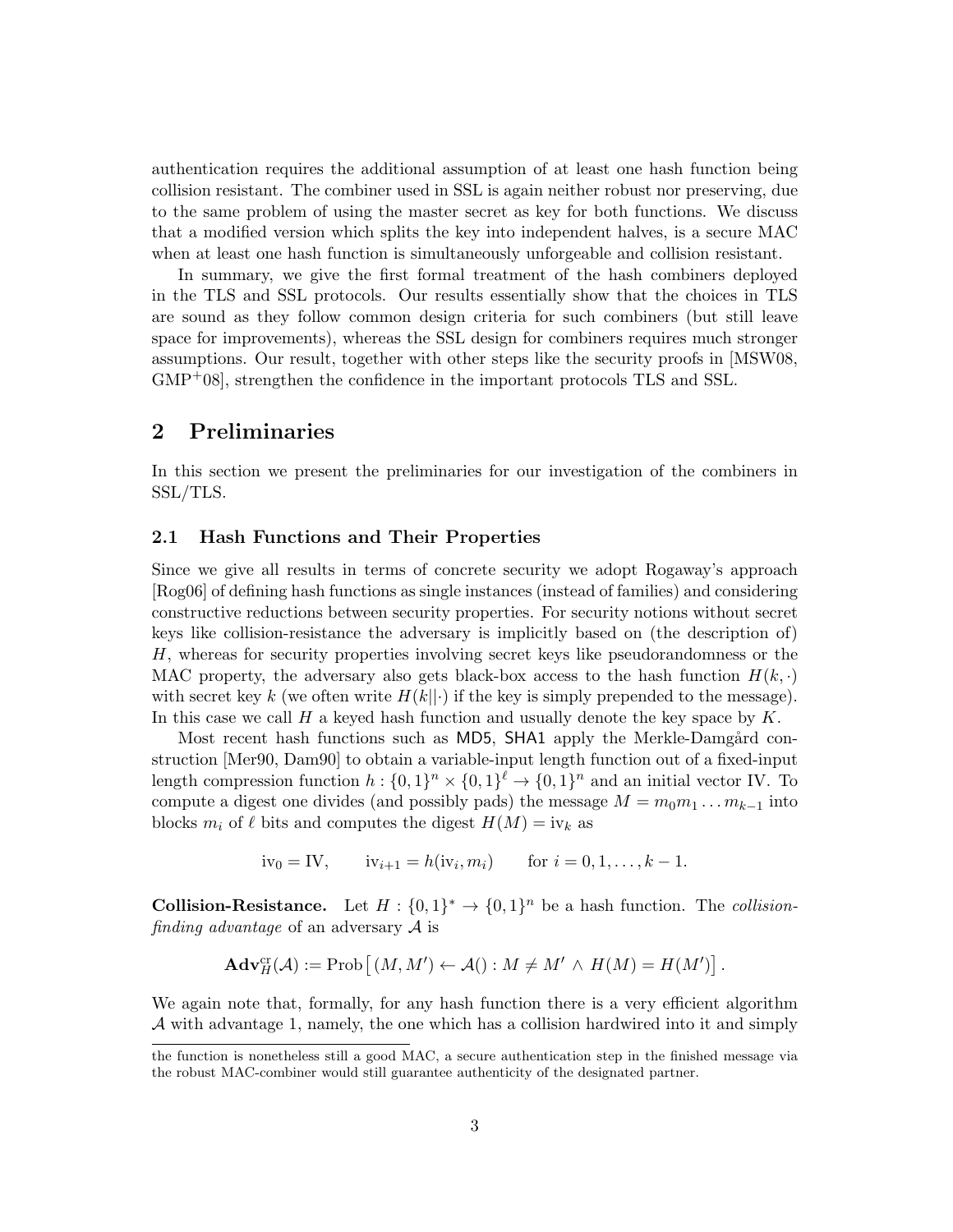outputs this collision. However, based on current knowledge it is usually infeasible to specify this algorithm constructively (cf. [Rog06]).

**Pseudorandomness.** Let  $H: K \times \{0,1\}^* \to \{0,1\}^n$  be a keyed hash function with key space  $K$ . We define the advantage of a distinguisher  $A$  as

$$
\mathbf{Adv}_{H}^{\text{prf}}(\mathcal{A}) = \left| \text{Prob}\left[\mathcal{A}^{H(k,\cdot)} = 1\right] - \text{Prob}\left[\mathcal{A}^{f(\cdot)} = 1\right] \right|
$$

where the probability in the first case is over  $\mathcal{A}$ 's coin tosses and the choice of  $k \overset{\$}{\leftarrow} K$ , and in the second case over  $\mathcal{A}$ 's coin tosses and the choice of the random function  $f: \{0,1\}^* \to \{0,1\}^n$ .

Message Authentication (Unforgeability). Let  $H: K \times \{0,1\}^* \to \{0,1\}^n$  be a keyed (deterministic) hash function with key space  $K$ . We define the *forgeability* advantage of an adversary  $\mathcal A$  as

$$
\mathbf{Adv}_{H}^{\text{mac}}(\mathcal{A}) = \text{Prob}\left[k \stackrel{\$}{\leftarrow} K, (M, \sigma) \leftarrow \mathcal{A}^{H(k, \cdot)} : H(k, M) = \sigma \wedge M \text{ not queried}\right]
$$

Hash Function Combiners. A hash function combiner Comb for hash functions  $H_0, H_1$  "merges" the two functions  $H_0, H_1$  into a single hash function. The combiner is called *preserving* [Her05] for some property like collision-resistance if  $\text{Comb}^{H_0,H_1}$  has this property given that both hash functions have this property. In a sense, this ensures a minimalistic security guarantee. The combiner is called robust [Her05] if it obeys the property if at least *one* of the two functions  $H_0, H_1$  has the corresponding property. Note that, in terms of our concrete security statements, collision-resistance robustness for example is formulated by demanding that the probability of finding collisions in a combiner is bounded from above by the minimum of finding collisions for the individual hash functions.

#### 2.2 HMAC

Each hash function can be used as a pseudorandom function or MAC by replacing the initial value IV with a randomly chosen key  $k$  of the same size. A more convenient technique was proposed by Bellare et al. [BCK96a] with the HMAC/NMAC algorithms, which are message authentication codes built from iterated hash functions. Recall that a MAC takes a secret key k, message m and outputs a tag  $\sigma$ . The HMAC algorithm takes, in its more general version, two keys  $k_{\text{in}}$ ,  $k_{\text{out}}$  and applies an iterated hash function H like MD5 and SHA1 in a nested manner:

$$
\text{HMAC}(k_{\text{in}}, k_{\text{out}})(M) = H(IV, k_{\text{out}}||H(IV, k_{\text{in}}||M))
$$
\n(1)

In practice, HMAC typically uses only a single key  $k$  from which it derives dependent keys  $k_{\rm in} = k \oplus$  ipad and  $k_{\rm out} = k \oplus$  opad for fixed constants ipad  $= 0x3636\ldots36$ , opad  $=$  $0x5c5c...5c.$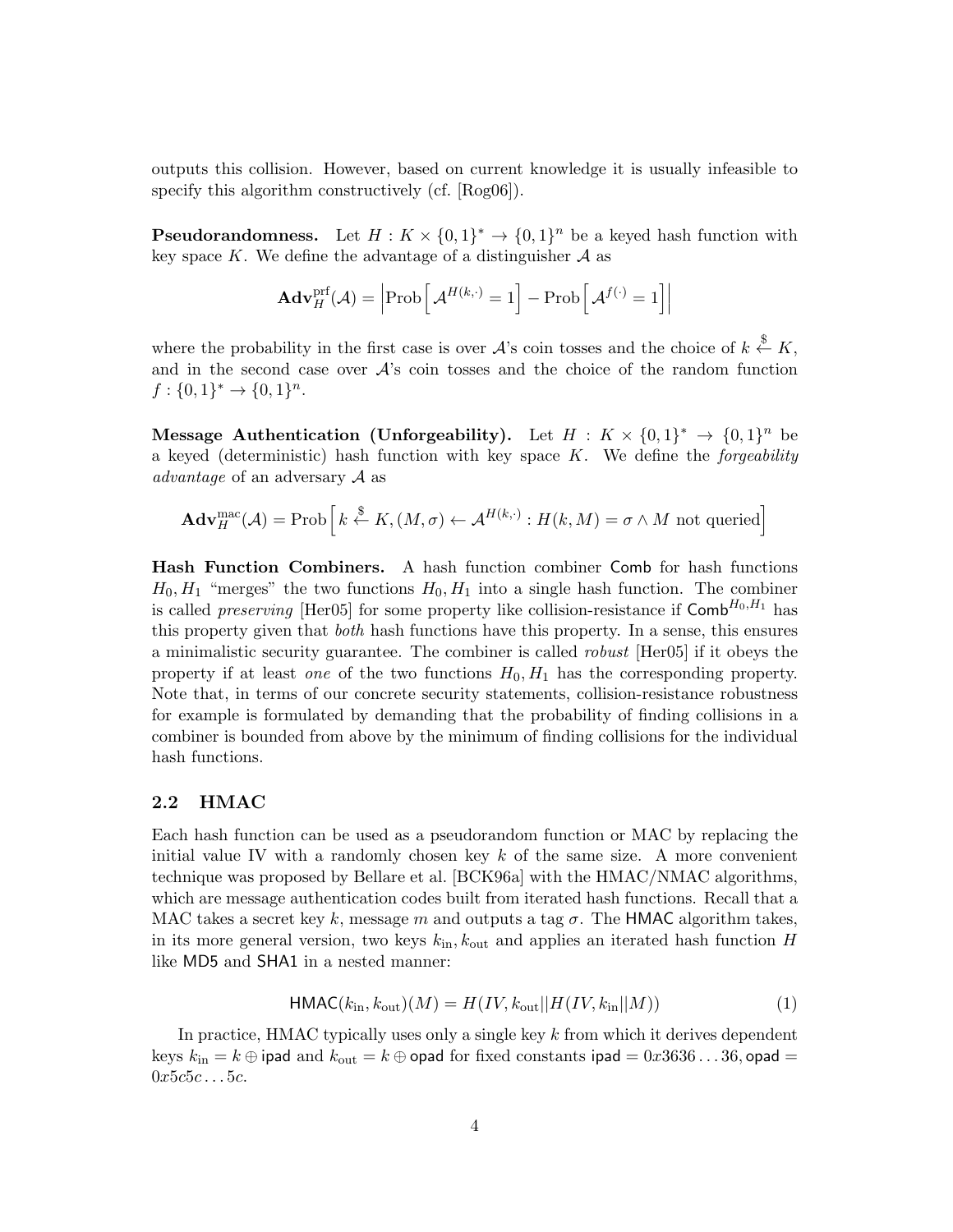Originally, Bellare et al. [BCK96a] proved HMAC – resp. its theoretical counterpart  $NMAC - to be pseudorandom functions when the underlying compression function  $h$$ is pseudorandom and collision-resistant. Subsequently, the proof was restated on the sole assumption that the compression function is pseudorandom [Bel06]. As the security claims are given for NMAC, Bellare [Bel06] introduced the notion of a "dual" pseudorandom function function  $\bar{h}: \{0,1\}^n \times K \to \{0,1\}^n$  with  $\bar{h}(m,k) = h(k,m)$ . If both  $\bar{h}$ and  $h$  are pseudorandom, the security of NMAC carries over to HMAC:

**Lemma 2.1** Let  $h: \{0,1\}^n \times \{0,1\}^{\ell} \rightarrow \{0,1\}^n$  be a compression function with key space  $\{0,1\}^n$ . Let  $IV \in \{0,1\}^n$  be a fixed initialization vector, and let HMAC :  $\{0,1\}^n \times$  ${0,1}^* \rightarrow {0,1}^n$  be defined as in (1). For any adversary A against HMAC that makes  $q$  queries each of at most  $l$  blocks and runs in time at most  $t$ , there exist adversaries  $\mathcal{A}_1, \mathcal{A}_2, \mathcal{A}_3$  such that

$$
\mathbf{Adv}_{\mathsf{HMAC}}^{prf}(\mathcal{A}) \ \leq \ 2\mathbf{Adv}_{\bar{h}}^{prf}(\mathcal{A}_1) + \mathbf{Adv}_{h}^{prf}(\mathcal{A}_2) + \begin{pmatrix} q \\ 2 \end{pmatrix} \left[ 2l \cdot \mathbf{Adv}_{h}^{prf}(\mathcal{A}_3) + 2^{-n} \right]
$$

where  $A_1$  makes a single query IV and runs in time at most t.  $A_2$  makes at most q queries and runs in time at most  $t$ , while  $A_3$  makes at most 2 oracle queries and runs in time at most  $\mathcal{O}(l_i)$  where  $T_h$  denotes the time required for one evaluation of h.

For the single-keyed HMAC-version, the security of  $\bar{h}$  must hold for related-key attacks as well. That is, the adversary is granted access to two oracles  $\bar{h}(k \oplus \text{opad}, \cdot), \bar{h}(k \oplus$  $ipad, \cdot$ ) with dependent keys.

#### 2.3 The SSL/TLS Handshake Protocol

The SSL and TLS protocols consist of two layers: the record layer and the handshake protocol. The record layer encrypts all data with a cipher and session key that have been negotiated by the handshake protocol. Thus the handshake protocol is a key-exchange protocol layered above the record layer and initializes and synchronizes a cryptographic state between a server and a client. Both versions of the handshake protocol, for TLS and for SSL, vary mainly in the implementation of the exchanged messages, i.e., the overall structure of the handshake part is the same and can be summarized as the sequence of the following steps [Res01](see also Figure 1):

- (1) The client conveys its willingness to engage in the protocol by sending a list of supported cipher algorithms and a random number, that is subsequently used for key-derivation.
- (2) The server responds by choosing one of the proposed ciphers, and sending its certified public key as well as a random nonce.
- (3) The client verifies the validity of the received certificate and sends a randomly chosen pre-master secret encrypted under the server's public key.

(An alternative to having the client choose the pre-master secret is to engage in a key exchange protocol like signed Diffie-Hellman. Since our analysis below only assumes that the pre-master secret is random we omit the details about its generation.)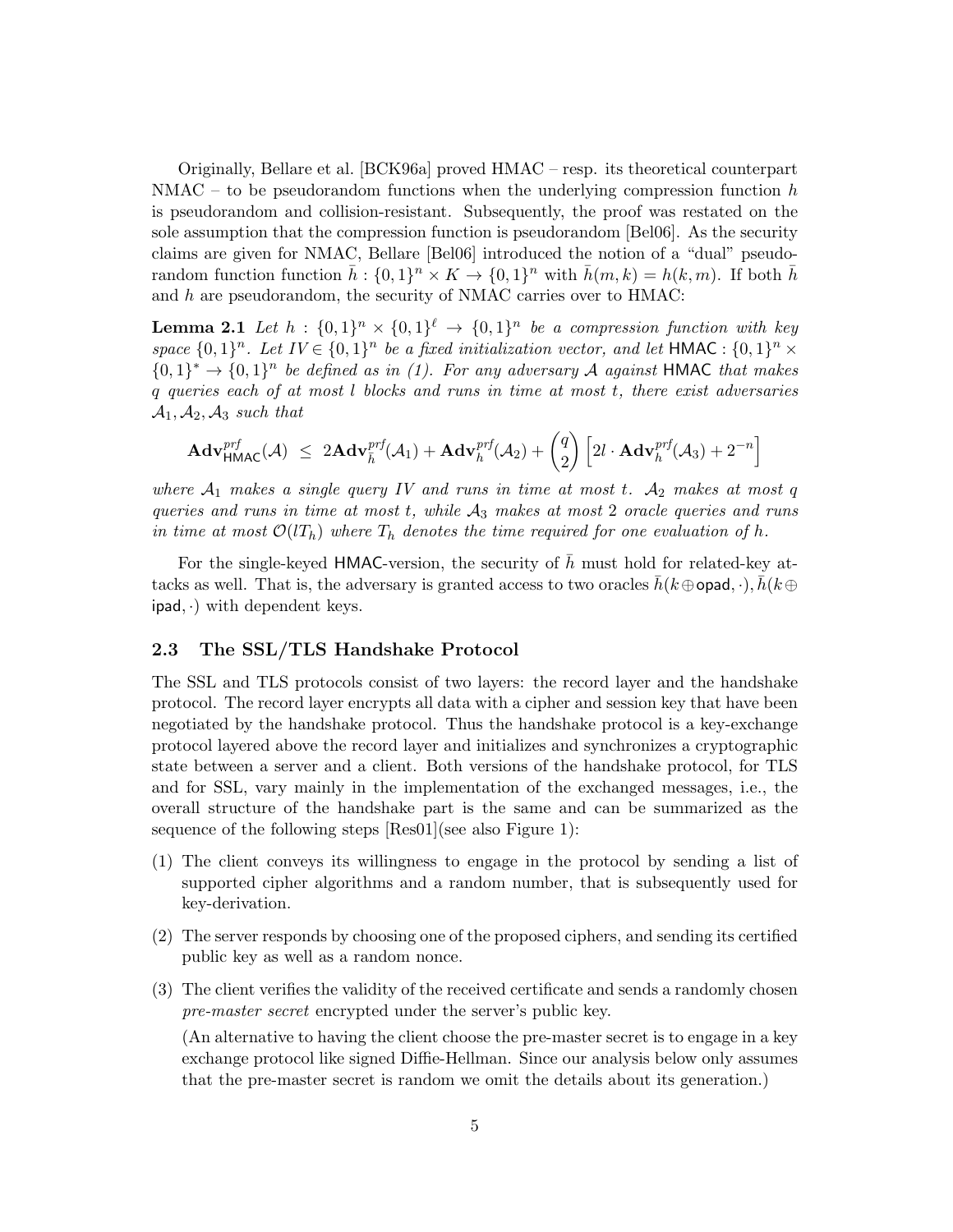- (4) Both client and server individually compute a master secret from the exchanged random nonces and the pre-master secret. Once the master key is computed, it can be used to obtain further application keys.
- $(5+6)$  Finally, the master secret is confirmed by the *finished message*, where each party sends a MAC over the transcript of the conversation using the new master key. This is also the first transmission which uses the secure channel for the derived keys.

| Client.                         | Server                                       |  |
|---------------------------------|----------------------------------------------|--|
|                                 | (1) Supported Ciphers, ClientRandom          |  |
|                                 | (2) Chosen Cipher, ServerRandom, Certificate |  |
| (3) Encrypted Pre-Master Secret |                                              |  |
| (4) Key Derivation              | (4) Key Derivation                           |  |
| (master secret)                 | (master secret)                              |  |
|                                 | (5) Finished Message                         |  |
|                                 | (6) Finished Message                         |  |

Figure 1: Overview of the TLS/SSL handshake protocol [Res01]

## 3 Derivation of the Master Secret

In this section we analyze the functions that are deployed by TLS and SSL to derive a secret master key from a shared pre-master key. The basic requirement of key derivation is that the obtained key should be indistinguishable from a randomly chosen one. In particular, the key-derivation function must be pseudorandom. For more discussion see [Kra08]. We will show that the combiner proposed by TLS is PRF-robust, i.e., security of one of the underlying hash function suffices, whereas the SSL combiner requires assumptions on both hash functions in order to produce random looking output.

#### 3.1 The PRF-Combiner used in TLS

The TLS key derivation obtains the master secret (ms) from the pre-master secret (pms) by invoking the following hash combiner:

 $ms =$  $\textsf{Comb}_{\textsf{TLS}-\textsf{prf}}^{\textsf{MD5},\textsf{SHA1}}(pms, \text{``master secret''}, \textsf{ClientRandom}||\textsf{ServerRandom})[0..47]$ 

The pre-master secret is assumed to be a random value both parties have agreed upon, and *ClientRandom* and *ServerRandom* are public random nonces exchanged in the handshake protocol. By introducing a specific label (here "master secret") to the input, the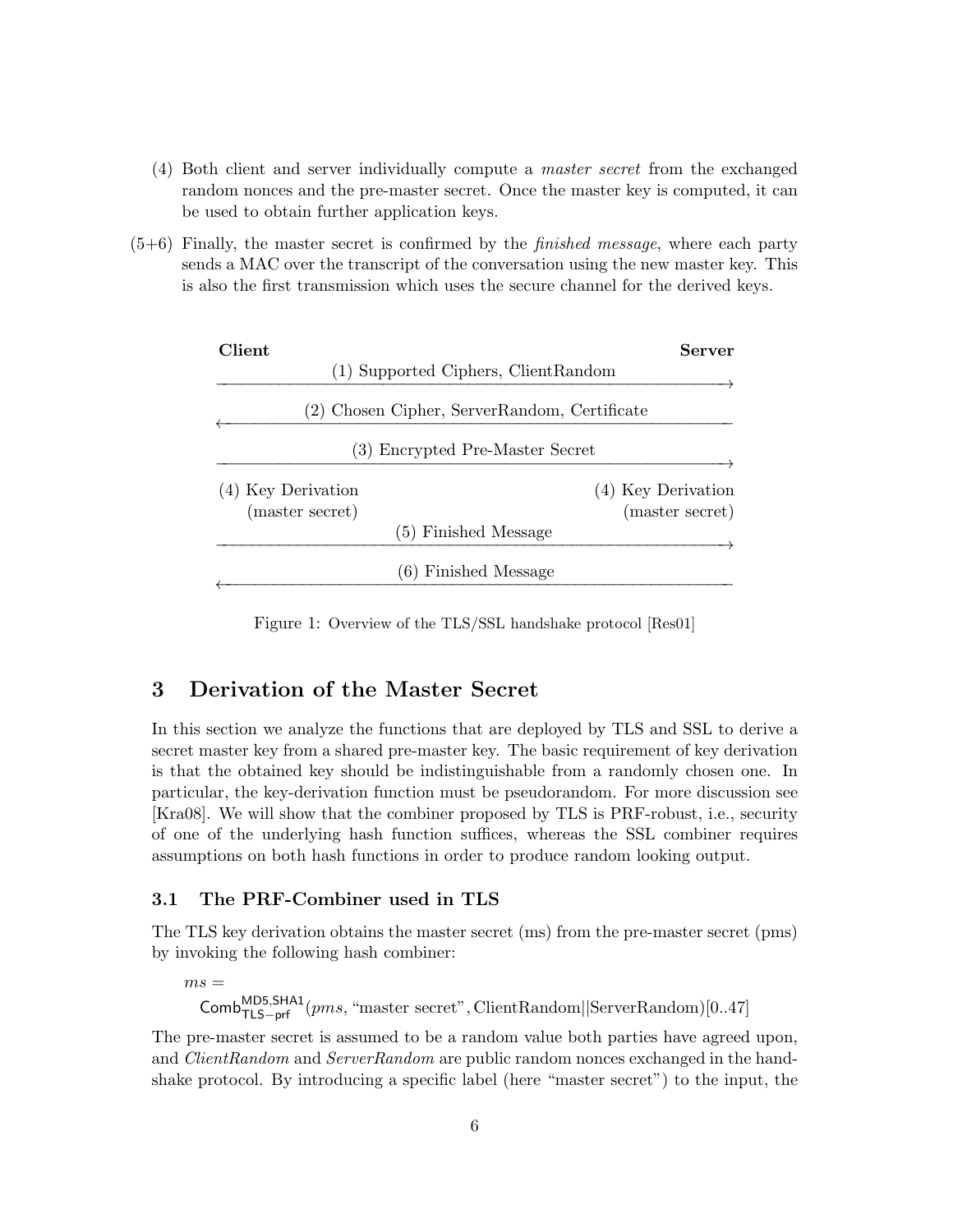combiner can subsequently be used for further (key-derivation) computations, while guaranteeing distinct inputs for each application. The appendix [0..47] indicates that the master secret consists of the first 48 bytes of the combiners output.

Basically, the combiner  $\mathsf{Comb}_{\mathsf{TLS}-\mathsf{prf}}^{H_0,H_1}$  xors the output of a function P which gets called twice based on two distinct hash functions  $H_0$  and  $H_1$ . To this end, the combiner also splits the key  $K = k_0||k_1$  with  $|k_1| = |k_0|$  into independent halves:

$$
\text{Comb}_{\text{TLS}-\text{prf}}^{H_0,H_1}(k_0||k_1,M) = \mathsf{P}_{H_0}(k_0,M) \oplus \mathsf{P}_{H_1}(k_1,M) \tag{2}
$$

The underlying function  $P_{H_b}$  makes several queries to  $HMAC_{H_b}$  and produces byte strings of (arbitrary) length that is a positive multiple of  $n$ .

$$
P_{H_b}(k, M) = \text{HMAC}_{H_b}(k, A(1)||M) || \text{HMAC}_{H_b}(k, A(2)||M) || \dots
$$
 (3)

with  $A(0) = M$  and  $A(i) = \text{HMAC}_{H_b}(k, (A(i-1))).$ 

Analysis of Comb<sup>H<sub>0</sub>,H<sub>1</sub></sub>. We show that the TLS-combiner for key derivation is a</sup> pseudorandom function if at least one of the two hash functions  $H_0, H_1$  is based on a pseudorandom compression function. To this end, we first show that  $P_{H_b}$  inherits the pseudorandomness of the underlying hash function.

Note that the  $P_{H_b}$  construction uses the HMAC transform to obtain a PRF, which gets keyed via the input data, out of a standard hash function  $H<sub>b</sub>$  with fixed IV. It was shown in [Bel06] that HMAC is a pseudorandom function, when the underlying compression-function is a *dual PRF*, i.e., it has to be a secure PRF when keyed by either the data input or the chaining value. Thus, while functional-wise HMAC uses the cryptographic hash function only as a black-box, the security guarantee is still based on the underlying compression function  $h_b$ . We therefore consider each hash function  $H_b: \{0,1\}^* \to \{0,1\}^n$  as the Merkle-Damgård iteration of a compression function  $h_b: \{0,1\}^n \times \{0,1\}^{\ell} \to \{0,1\}^n$ . By applying Lemma 2.1 we can conclude that  $\mathsf{HMAC}_{H_b}$ is a pseudorandom function, when  $h_b$  is a dual PRF.

Next, we show that the design of the  $P_H$  construction preserves the pseudorandomness of  $HMAC_H$ . For a modular analysis – and for the sake of readability – we simplify the description of  $P_H$  by replacing HMAC and the hash function H by the same function H, and prove that the modified function  $P'_{H}$  is a pseudorandom function if H is. Furthermore, we make a rather syntactical change of P to obtain a function that is efficiently computable on its own: According to the TLS specification, the P construction produces output of arbitrary length from which the combiner takes as much bytes as required, e.g., the first 48 bytes in case of the derivation of the master secret. In the following we slightly deviate from that notation and assume that P gets also parametrized by an integer c which indicates that an output of length  $c \cdot n$  is requested. Overall, we analyze the following function P':

$$
P'_{H}(k, M, c) =
$$
  
\n
$$
H(k, A(0) || M) || H(k, A(1) || M) || ... || H(k, A(c-1) || M)
$$
  
\nwhere  $A(0) = M$ ,  $A(i) = H(k, (A(i-1))).$  (4)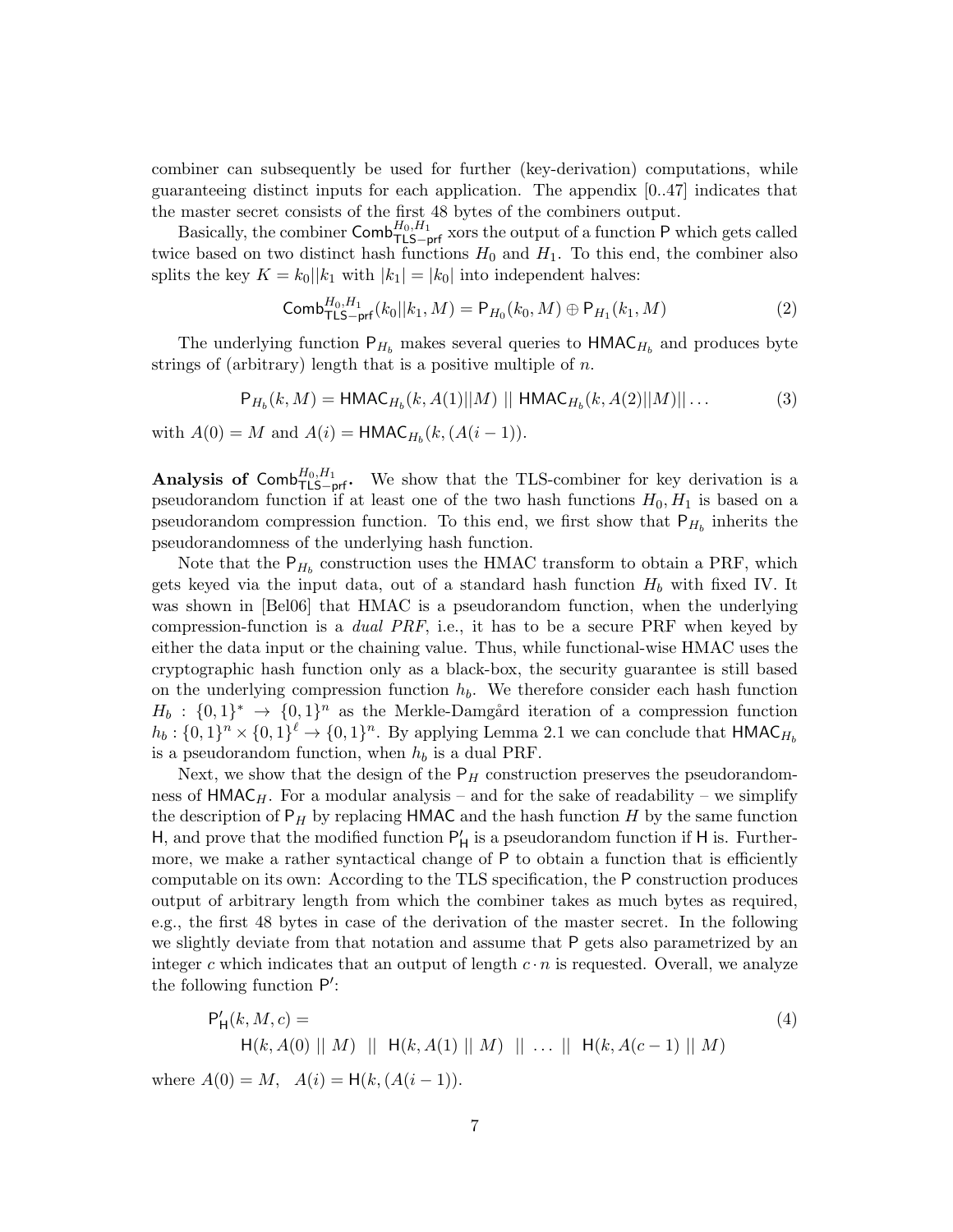**Lemma 3.1** Let  $H: \{0,1\}^n \times \{0,1\}^n \rightarrow \{0,1\}^n$  be a pseudorandom function with key space  $\{0,1\}^n$ , and let  $P'_H: \{0,1\}^n \times \{0,1\}^* \rightarrow \{0,1\}^{c \cdot n}$  be defined by (4) above. For all adversaries A running in time t, making q queries of length at most l and with  $c \leq c_{\text{max}}$ , there exist an adversary  $\beta$  such that

$$
\mathbf{Adv}_{\mathsf{P}'}^{prf}(\mathcal{A}) \leq \mathbf{Adv}_{\mathsf{H}}^{prf}(\mathcal{B}) + q \cdot {c_{max} \choose 2} \cdot 2^{-n}
$$

where B makes at most  $2c_{max} \cdot q$  queries, each of length at most  $l + n$  and runs in time at most  $t + \mathcal{O}(c_{max})$ .

*Proof.* Assume that there is an adversary A that can distinguish the function  $P'_{H}(k, \cdot)$ from a random function  $F: \{0,1\}^* \to \{0,1\}^n$  with advantage  $\mathbf{Adv}_{\mathsf{P}'}^{\text{prf}}(\mathcal{A})$ . Given  $\mathcal{A}$  we show how to obtain an adversary  $\beta$  against the underlying hash function  $H(k, \cdot)$ . Recall that A has black-box access to an oracle that is either the keyed construction  $P'_{\text{H}}(k, \cdot, \cdot)$ or a random function  $F: \{0,1\}^* \to \{0,1\}^*$  (where, formally, F also takes the parameter c as additional input and outputs strings of length  $cn$ ). The distinguisher  $\beta$  has to simulate this oracle with the help of its own oracle, which is either the keyed hashfunction  $H(k, \cdot)$  or a random function  $f: \{0,1\}^* \to \{0,1\}^n$ . To this end, for any query  $(M, c)$  of A, the adversary  $\beta$  mimics the construction P' but replaces each evaluation of the underlying hash function H by the response of its oracle on the corresponding query. If  $\mathcal A$  stops outputting its guess d, algorithm  $\mathcal B$  stops with output d too.

If the oracle of  $\beta$  was the hash function H, then  $\beta$  perfectly simulates the construction P'. Thus, the output distribution of  $\beta$  equals the one of  $\mathcal A$  with access to P':

$$
\operatorname{Prob}\left[\,\mathcal{B}^{\mathsf{H}(k,\cdot)}=1\right]=\operatorname{Prob}\left[\,\mathcal{A}^{\mathsf{P}'_{\mathsf{H}}(k,\cdot,\cdot)}=1\right].
$$

In the case that the oracle of  $\mathcal B$  was the truly random function  $f$ , we have to show that processing its random answers in the P' construction yields random values again. Recall that for each query  $(M, c)$  the adversary  $\mathcal B$  now computes the sequence  $f(A(0)||M)$  ||  $f(A(1)||M) ||...|| f((A(c-1)||M)$  where  $A(i) = f(A(i-1))$  starting with  $A(0) = M$ . As long as  $A(i) \neq A(j)$  for all  $i \neq j \in \{0, 1, \ldots c-1\}$  holds for each query, the function  $f$  gets evaluated in the outer iterations on distinct and unique values, such that the corresponding outputs from  $f$  are independently and uniformly distributed. Thus, it remains to show that the probability for collisions on the  $A(i)$  values, which are derived using f in a cascade, is small. Assume that for a query  $(M, c)$  a collision occurred, i.e., there exist (unique) indices  $i^* \in \{0, \ldots, c-1\}$  and  $j^* \in \{0, \ldots, i^* - 1\}$  such that  $f(A(i^*-1)) = A(j^*)$  but  $A(i^*-1) \neq A(j)$  for all  $j = 0, 1, \ldots, i^*-2$ . That is, f has never been invoked on the value  $A(i^*-1)$  but maps to an value  $A(j^*)$  which is an previous answer of (the cascade of) f. Since f is a truly random function, such a collision can only occur with probability  $q \cdot \binom{c_{\text{max}}}{2}$  $\binom{\text{max}}{2} \cdot 2^{-n}$  where q denotes the number of A queries and  $c_{\text{max}}$  is the largest value for c that appeared in the simulation. Overall, the output distribution of  $\mathcal{B}^f$  results from

$$
\text{Prob}\left[\mathcal{B}^f = 1\right] \leq \text{Prob}\left[\mathcal{B}^f = 1 \mid \text{no Collision}\right] + \text{Prob}\left[\text{Collision}\right]
$$

$$
= \text{Prob}\left[\mathcal{A}^F = 1\right] + q \cdot \binom{c_{\text{max}}}{2} \cdot 2^{-n}.
$$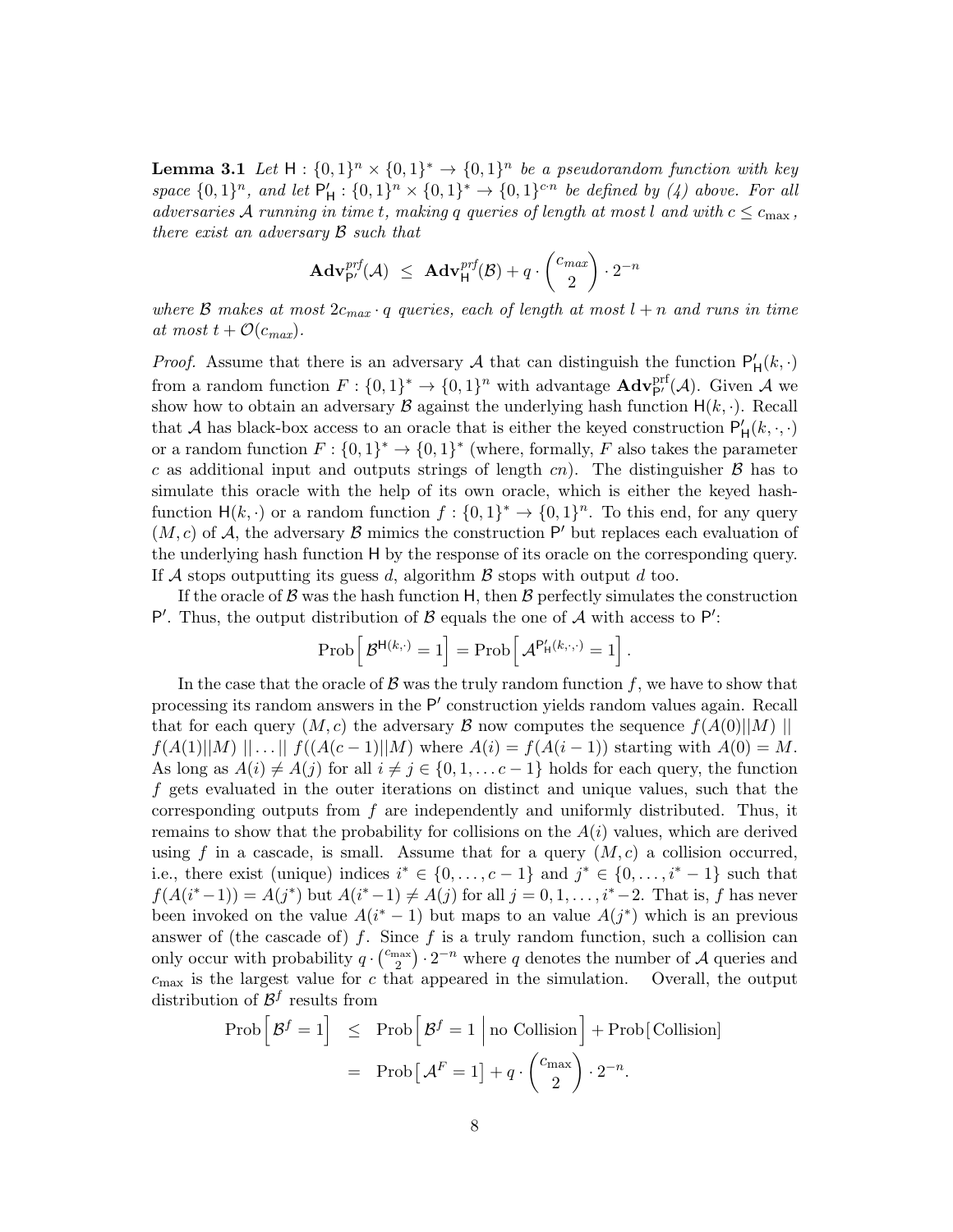Thus,  $\beta$  distinguishes H from  $f$  with probability:

$$
\text{Prob}\left[\mathcal{B}^{\mathsf{H}(k,\cdot)}=1\right] - \text{Prob}\left[\mathcal{B}^f=1\right]
$$

$$
\geq \text{Prob}\left[\mathcal{A}^{\mathsf{P}_{\mathsf{H}}(k,\cdot,\cdot)}=1\right] - \text{Prob}\left[\mathcal{A}^F=1\right] - q \cdot \binom{c_{\max}}{2} \cdot 2^{-n}.
$$

This proves the claim. □

Putting Lemma 2.1 and Lemma 3.1 together, we now obtain that the pseudorandomness of  $h_b$  is preserved by the corresponding construction  $HMAC_{H_b}$  and, in turn, by  $P'_{HMAC_{H_b}}$  which equals  $P_{H_b}$ . Furthermore, XOR is a robust combiner for pseudorandom functions, and thus, if least one of  $P_{H_0}, P_{H_1}$  is a PRF, also  $\textsf{Comb}_{\textsf{TLS-prf}}^{H_0,H_1}$  provides outputs that are indistinguishable from random. This, together with the fact that the key is divided into independent halves, implies the following theorem:

**Theorem 3.2** Let  $H_b: \{0,1\}^n \times \{0,1\}^n \rightarrow \{0,1\}^n$  for  $b \in \{0,1\}$  be a hash function with underlying compression function  $h_b: \{0,1\}^n \times \{0,1\}^{\ell} \to \{0,1\}^n$ . Let  $\textsf{Comb}^{H_0,H_1}_{\textsf{TLS-prf}}$ be defined as in  $(2)$ . For all adversaries A running in time t, making q queries of length at most l and such that  $c \leq c_{\text{max}}$ , there exist adversaries  $\mathcal{A}_0, \mathcal{A}_1$  such that

$$
\mathbf{Adv}_{\mathsf{Comb}_{\mathsf{TLS-prf}}^{prf}(\mathcal{A})
$$
\n
$$
\leq \min \left\{ \mathbf{Adv}_{\mathsf{HMAC}_{h_0}}^{prf}(\mathcal{A}_0), \mathbf{Adv}_{\mathsf{HMAC}_{h_1}}^{prf}(\mathcal{A}_1) \right\} + q \cdot {c_{max} \choose 2} \cdot 2^{-n}
$$

where each of  $A_0, A_1$  makes at most  $2c_{max} \cdot q$  queries of length at most  $l + n$  and runs in time at most  $t + \mathcal{O}(c_{max}(1+2q \cdot T_{\bar{b}}))$  where  $T_{\bar{b}}$  denotes the time required for one evaluation of  $P_{\overline{b}}$  (as defined in (3)).

**Improvements.** When the combiner  $\textsf{Comb}_{\textsf{TLS-prf}}^{H_0,H_1}$  is used for key derivation, the underlying construction P ensures that sufficiently many output bytes are produced. However for the purpose of range extension of a PRF, the construction P is neither optimal in terms of efficiency nor security. Namely, if one assumes  $HMAC_H$  to be a secure PRF, one could simply augment the input M by a fixed-length encoded counter  $\langle i \rangle$ , which ensures distinct inputs for each PRF evaluation:

$$
\mathsf{P}_{H_b}^*(k,M) = \mathsf{HMAC}_{H_b}(k,M||\langle 1 \rangle) || \mathsf{HMAC}_{H_b}(k,M||\langle 2 \rangle) || \dots
$$

Replacing P with P<sup>\*</sup> would result in better security bounds, as one gets rid of the probability  $q \cdot \binom{c_{\max}}{2}$  $\binom{\text{max}}{2} \cdot 2^{-n}$  of a collision on the  $A(i)$  values. In terms of efficiency, the above construction only requires half of the PRF evaluations as needed in the original P function.

Another solution is to use solely the outputs of  $A(\cdot)$ , i.e., without feeding them into HMAC again:

$$
\mathsf{P}_{H_b}^*(k,M) = A(1) || A(2) || A(3) || \ldots
$$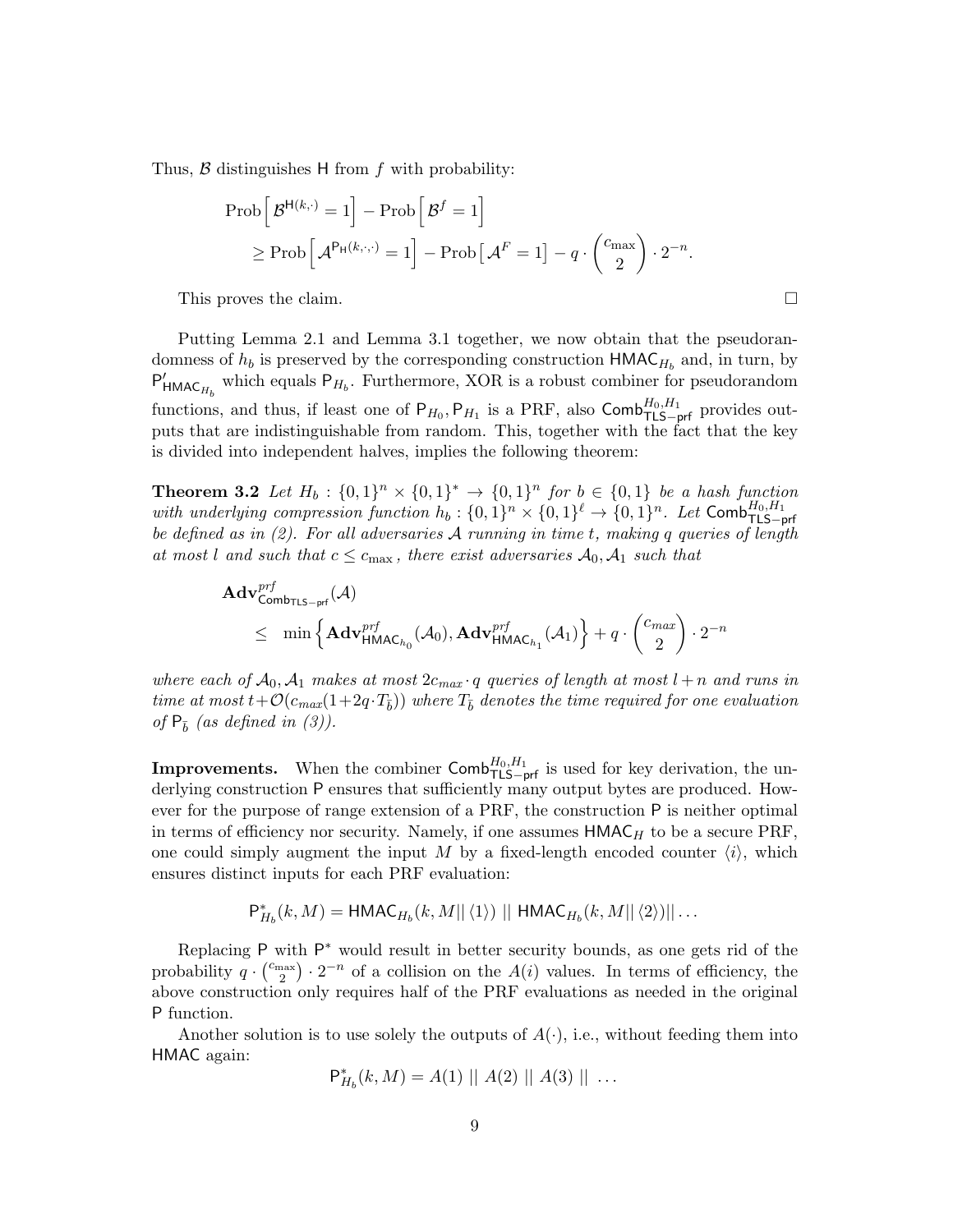with  $A(i)$  being the *i*-th cascade of  $HMAC(k, M)$  as defined in (3). With this construction one inherits the same security bound as in the original solution, but invokes HMAC after the first evaluation only one shorter inputs, e.g., 128 bits in the case of MD5 and 160 bits for SHA1, which decreases the computational costs.

#### 3.2 The PRF-Combiner used in SSL

In the SSL protocol the following construction gets repeated until sufficient key material for the master secret is generated:

$$
ms = MD5(pms||(SHA1("A"||pms||ClientRandom||ServerRandom))||
$$
  
\n
$$
MD5(pms||(SHA1("BB"||pms||ClientRandom||ServerRandom))||
$$
  
\n
$$
MD5(pms||(SHA1("CCC"||pms||ClientRandom||ServerRandom))|| \cdots
$$

Both functions get keyed by the input data, where in the case of the outer hash function the key is prepended to the message, and for the inner hash the key is somewhat embedded in the message. Due to length-extension attacks, key-prepending approaches must be accompanied by prefix-free encoding, otherwise the hash function can not serve as a pseudorandom function, as shown in [BCK96b]. For the analysis we assume that the hash function takes care of that issue, and thus that a hash function  $H_b: \{0,1\}^* \to \{0,1\}^n$  is a secure PRF when keyed via the first  $n$  bits of the data input.

On a more abstract level, each repetition of the SSL-combiner above for prefixes "A", "BB", "CCC" etc. can be represented as the following construction:

$$
\text{Comb}_{\text{SSL-prf}}^{H_0, H_1}(k, M) = H_0(k \mid H_1(k \mid M)),\tag{5}
$$

e.g., where  $H_1(k||M)$  implements SHA1("CCC"|| $k||M$ ) for the fixed value "CCC". To be a robust combiner for pseudorandom functions, the SSL-combiner needs to be robust for  $H_0$  and each such function  $H_1$ . From now on we fix an arbitrary  $H_1$ .

Analysis of Comb ${}_{SSL-prf}^{H_0,H_1}$ . The cascade Comb ${}_{SSL-prf}^{H_0,H_1}$  of two hash functions is not a robust design for pseudorandomness, because as soon as the outer function becomes insecure the combiner, too, can be easily distinguished from a random function: Consider as an example the constant function  $H_0(x) = 0<sup>n</sup>$  that maps any input to zeros, which is obviously distinguishable from random. Then, also the combiner  $\textsf{Comb}_{\textsf{SSL-prf}}^{H_0,H_1}(k,M)$  $H_0(k||H_1(k||M))$  becomes a constant function, independently of the strength of the inner hash function  $H_1$ . Hence,

**Proposition 3.3** The combiner Comb ${}_{\mathsf{SSL-prf}}^{H_0,H_1}$  is not PRF-robust.

Actually,  $\textsf{Comb}_{\textsf{SSL}-\textsf{prf}}^{H_0,H_1}$  is not even PRF-preserving, i.e., there exist two functions  $H_0, H_1$  that are both secure pseudorandom functions, but become easily distinguishable when used in the SSL-combiner. The problem arises from the fact that the same secret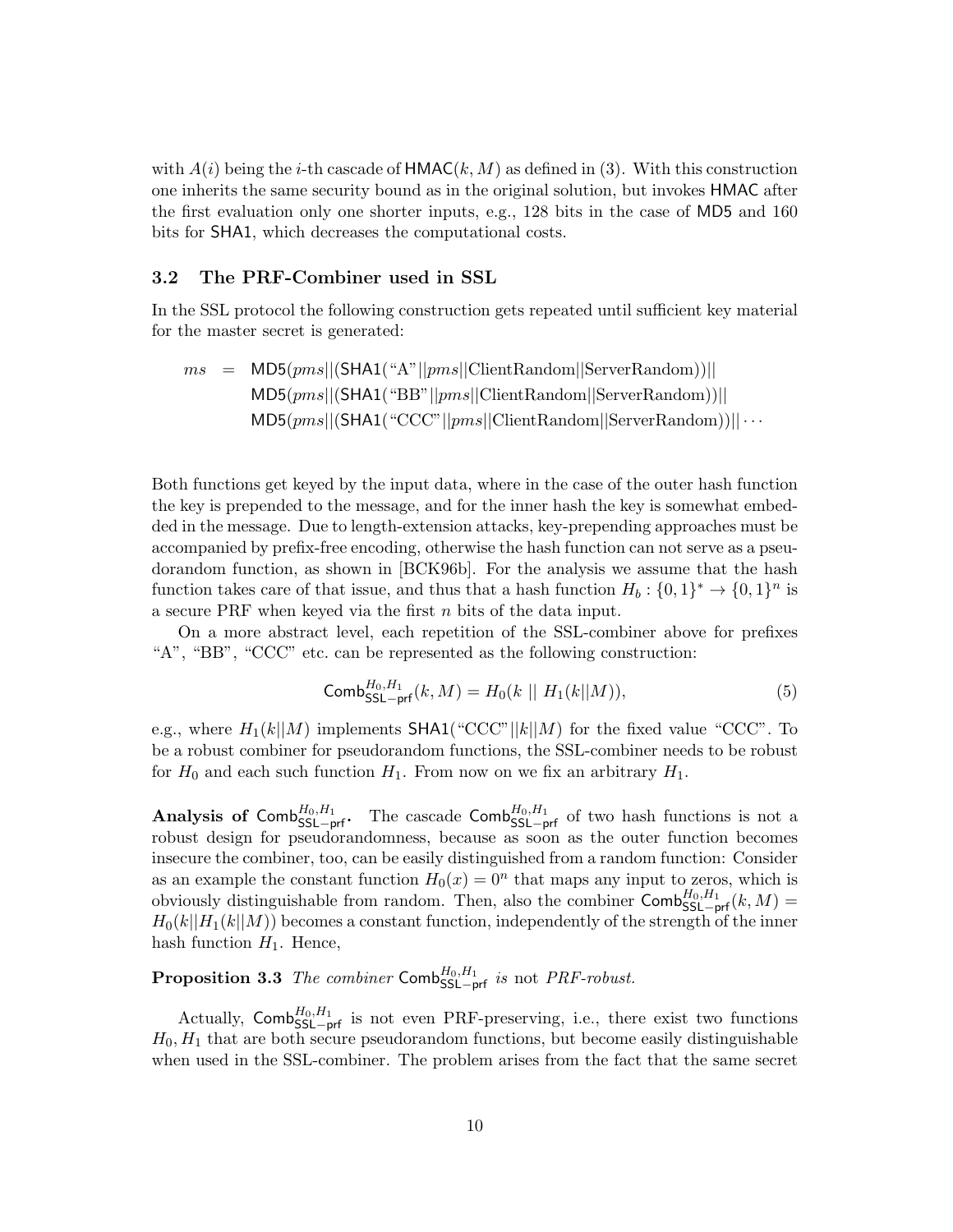key is used for both functions, which contradicts the general design paradigm of provably robust combiners.

For the counter example let  $H_1: K \times \{0,1\}^* \to \{0,1\}^n$  be a pseudorandom function. Define  $H_0(k, x)$  now as follows: if  $x = H_1(k, 0^n)$  then return  $0^n$ , else output  $H_1(k||1||x)$ . Then  $H_0$  basically inherits the pseudorandomness of  $H_1$  because any distinguisher with access to  $H_0(k, \cdot)$  only retrieves replies  $H_1(k||1||x)$  to queries  $x \in \{0, 1\}^*$ , unless it is able to predict the value  $H_1(k||0^n)$ . The latter would contradict the pseudorandomness of  $H_1$ , though. But when both functions are combined into  $H_0(k \mid H_1(k \mid M))$ , the combiner returns  $0^n$  for input  $0^n$  and is obviously therefore not a pseudorandom function.

In order to allow any reasonable statement about the security of the construction Comb ${}_{\text{SSL-prf}}^{H_0,H_1}$ , we assume in the following that the combiner splits the key into two independent halves, and invokes the hash functions on distinct shares:

$$
\mathsf{Comb}_{\mathsf{SSL-prf}^*(k_0||k_1, M) = H_0(k_0 || H_1(k_1||M))
$$

Note that the first discussed counter example is still valid, as it did not require any dependencies of the individual keys. Thus, even  $\textsf{Comb}_{\textsf{SSL}-\textsf{prf}^*}^{H_0,H_1}$  is not a robust combiner in general. However, the security can be considered to be somewhat above propertypreservation, since we can relax the assumption on one hash function while the combiner still preserves the pseudorandomness property of the stronger function:

**PRF** + weakCR = PRF. In the case that the outer hash function  $H_0$  is a secure pseudorandom function, the inner hash function only needs to ensure that for distinct queries  $M \neq M'$  of an adversary to the combiner, the function  $H_0$  gets evaluated on different values too, i.e.,  $H_1(k,M) \neq H_1(k,M')$  holds for  $M \neq M'$ . Thus, it suffices for  $H_1$  to be weakly collision-resistant, which is defined similarly to collision-resistance, except that here the function is keyed with a secret key and the adversary only gets black-box access to the function. Even though weakCR is a weaker assumption than standard CR, and it is for fixed input-length functions implied by the MAC security, it might suffer for variable length-inputs from the strong attacks against CR [Hir04]. In particular, MD5 and SHA1 are still assumed to be good pseudorandom functions but lack security against weakCR attacks, which was also the reason to restate the proof of HMAC in [Bel06].

weakPRF +PRF = PRF. If the inner hash function  $H_1$  is a pseudorandom function, an adversary that queries the combiner gets to see images of  $H_0$  only for random domain points. Thus, it is not necessary that the outer function is a full-fledged PRF as well. In this case, already the assumption of  $H_0$  being a *weak pseudorandom function* is sufficient. This notion weakens the regular concept of PRFs in the sense that the adversary is only allowed to query the function an random inputs instead of values of his choice. Note that a weakPRF is significantly weaker than a PRF, as e.g., they can exhibit weak input points or be commutative.

insecure  $=$  PRF? One might ask if one can even start with two functions that both are not full PRFs itself, but add up to a secure PRF when used in the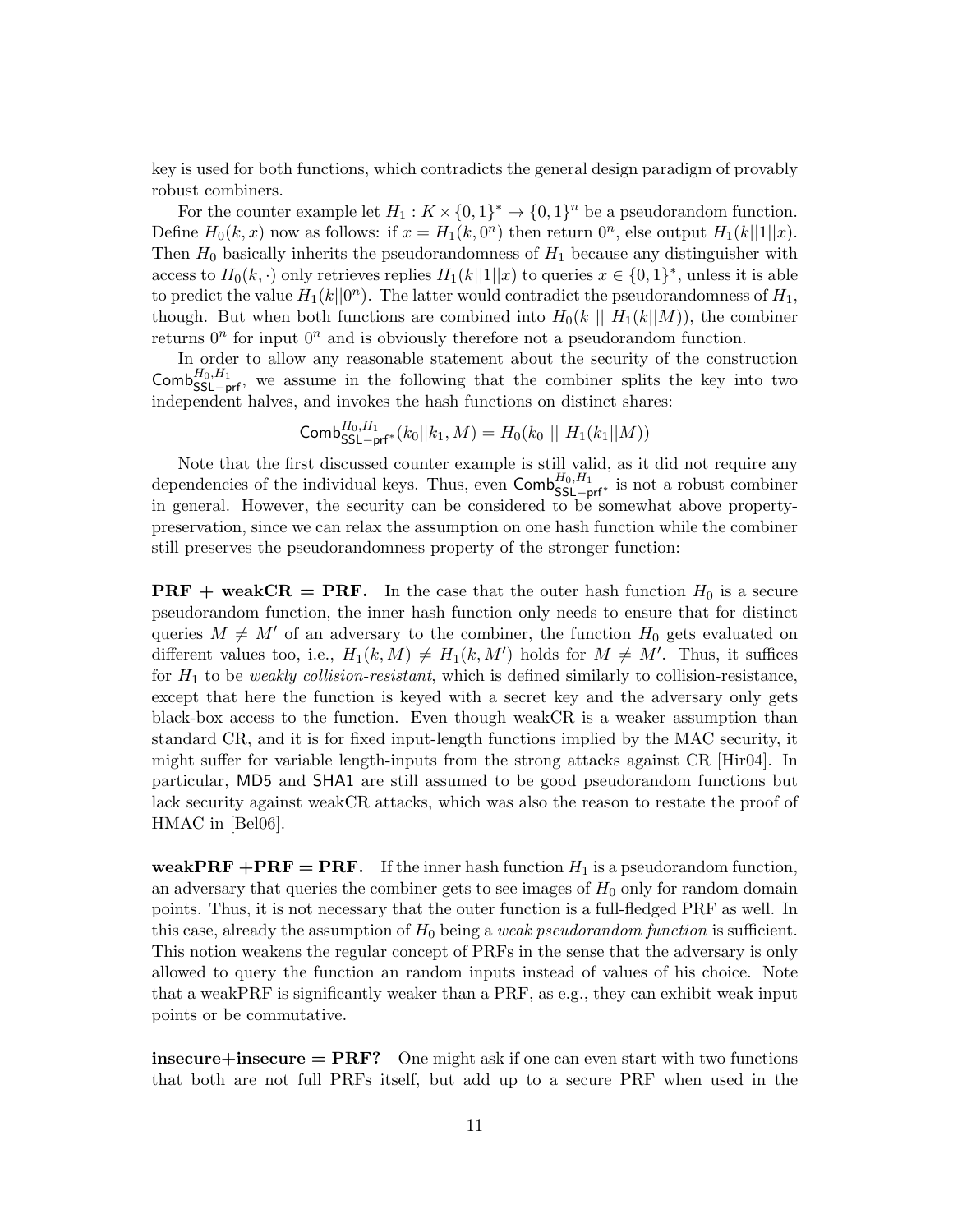combiner construction. It turns out that the SSL combiner allows for two almost entirely insecure hash functions to yield a secure PRF. However, this only holds for very artificial and tailored hash functions, hence, the impact on the security statements for practical considerations is quite limited. We also stress that this is not a particular benefit of the SSL design, as we can obtain similar examples for the TLS combiner as well. We discuss both examples in the Appendix A.

#### 3.3 Application Key Derivation in TLS and SSL

Both combiners  $\textsf{Comb}_{\textsf{TLS-prf}}^{H_0,H_1}$  and  $\textsf{Comb}_{\textsf{SSL-prf}}^{H_0,H_1}$  are used to obtain a shared master secret from a pre-shared key. However, subsequently, the same functions are deployed to derive further keys, e.g., for encryption or message authentication. To this end, the freshly computed master secret is used instead of the pre-master secret that was assumed to be a random value. For TLS we have shown that the combiner  $\textsf{Comb}_{\textsf{TLS-prf}}^{H_0,H_1}$  provides a master secret that is indistinguishable from random when at least one hash function is a PRF. Thus, our result carries over to the application key derivation, that uses the combiner with the derived master secret. The same holds for SSL, but under stronger assumptions on the underlying hash functions.

## 4 Finished-Message

In this section we investigate the TLS/SSL combiners that are used to compute the so-called finished-message of the handshake protocols. The finished message is the last part of the key exchange and is realized by a message authentication code which is computed over the transcript of the previous communication. Thus, the combiners that are used for this application should optimally be robust for MAC, i.e., only rely on the unforgeability property instead of the stronger PRF-assumption.

We note that the finished message itself is already secured through the negotiated application keys. This complicates the holistic security analysis of this step. But since we are at foremost interested in the design of the combiners and their designated purpose, we only touch this issue briefly at the end of Section 4.1 (where we address this issue for TLS; the same discussion holds for SSL).

#### 4.1 The MAC-Combiner used in TLS

To compute the finished MAC, the TLS protocol applies the same combiner as for the derivation of the master secret, but already uses the new master key. As the key is known only at the very end of the protocol, the MAC cannot be computed iteratively during the communication. To circumvent the need of storing the entire transcript until the master secret is available, TLS hashes the transcript iteratively and then computes the MAC over the short hash value only:

```
\sigma_{\text{finished}} =\mathsf{Comb}_{\mathsf{TLS-prf}}^{\mathsf{MD5},\mathsf{SHA1}}(ms,\ \mathsf{FinishedLabel},\ \mathsf{MD5}(\mathsf{transcript})||\mathsf{SHA1}(\mathsf{transcript}))[0..11]
```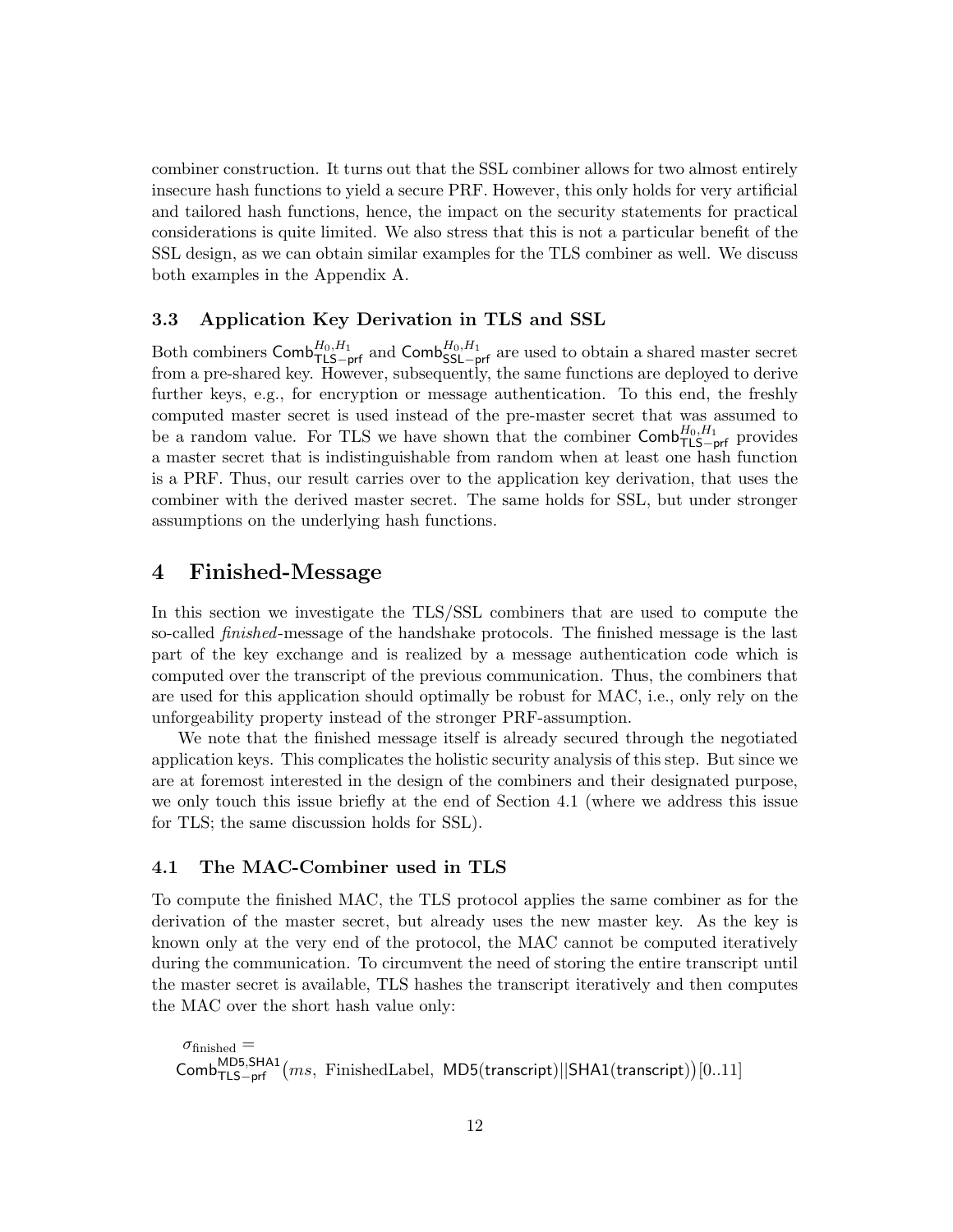A further input to the combiner is the FinishedLabel which is either the ASCII string "client" or "server", which ensures that the MAC values of both parties are different, otherwise an adversary could simply return a finished tag back to its sender. The appendix [0..11] indicates again that the first 12 bytes of the combiner output are used as the MAC.

Recall that the combiner  $\mathsf{Comb}_{\mathsf{TLS}-\mathsf{prf}}^{H_0,H_1}$  is based on the construction P which produces arbitrary length output by invoking the underlying hash function in an iterative and nested manner. However, this range extension is only necessary when the combiner is used for key derivation. To compute the finished message, only the first 12 byte of the combiners output are used, which is shorter than the digests of both applied hash functions (16 bytes for MD5 and 20 bytes for SHA1). Thus, we can omit the P part from the construction and simplify the combiner as follows:

Comb<sup>H<sub>0</sub>,H<sub>1</sub></sup>  
\n
$$
L_{\text{TLS}-\text{mac}}(k_0||k_1, M) =
$$
\n
$$
HMAC_{H_0}(k_0, H_0(M)||H_1(M)) \oplus HMAC_{H_1}(k_1, H_0(M)||H_1(M))
$$
\n(6)

Verification for the above MAC-combiner is done by recomputing the tag and comparing it to the given tag.

Analysis of Comb ${}^{H_0,H_1}_{\text{TLS-mac}}$ . We have already shown that the combiner construction Comb ${}^{H_0,H_1}_{\mathsf{TLS}-\mathsf{prf}}$ , which can be seen as the more complex version of Comb ${}^{H_0,H_1}_{\mathsf{TLS}-\mathsf{mac}}$ , is robust for pseudorandom functions. Thus, if one is willing to assume that at least one hash function behaves like a random function, the combiner can be used directly as a MAC, as well.

However, ideally, the combiner  $\mathsf{Comb}_{\mathsf{TLS}=\mathsf{mac}}^{H_0,H_1}$  should be a secure MAC on the sole assumption that at least one of the underlying hash functions  $H_0, H_1$  is unforgeable rather than being a pseudorandom function. Unfortunately, hashing the transcript before the MAC gets computed, imposes another assumption on the hash functions (even when starting from the PRF assumption), namely at least one hash function needs to be collision-resistant. Otherwise an adversary could try to induce a collision on the input to the HMAC functions, which immediately gives a valid forgery for the entire MAC function. Under the assumption that such a collision is unlikely, we show that the combiner  $\mathsf{Comb}_{\mathsf{TLS-mac}}^{H_0,H_1}$  is MAC-robust.

To this end, we first prove that the xor of two deterministic MACs (like  $\mathsf{HMAC}_{H_b}$ ) invoked directly with the message yields a robust combiner:

$$
\text{Comb}_{\oplus}^{\text{H}_0, \text{H}_1}(k_0||k_1, M) = \text{H}_0(k_0, M) \oplus \text{H}_1(k_1, M) \tag{7}
$$

In the context of aggregate authentication, Katz and Lindell [KL08] gave a similar result by showing that multiple MAC tags, computed by (possibly) different senders on multiple (possibly different) messages, can be securely aggregated into a shorter tag by simply xoring them.

**Lemma 4.1** Let  $H_0, H_1: \{0,1\}^n \times \{0,1\}^* \to \{0,1\}^n$  be deterministic message authenticated codes, and let  $Comb_{\oplus}^{H_0,H_1}$  be defined by (7). For any adversary A against  $Comb_{\oplus}^{H_0,H_1}$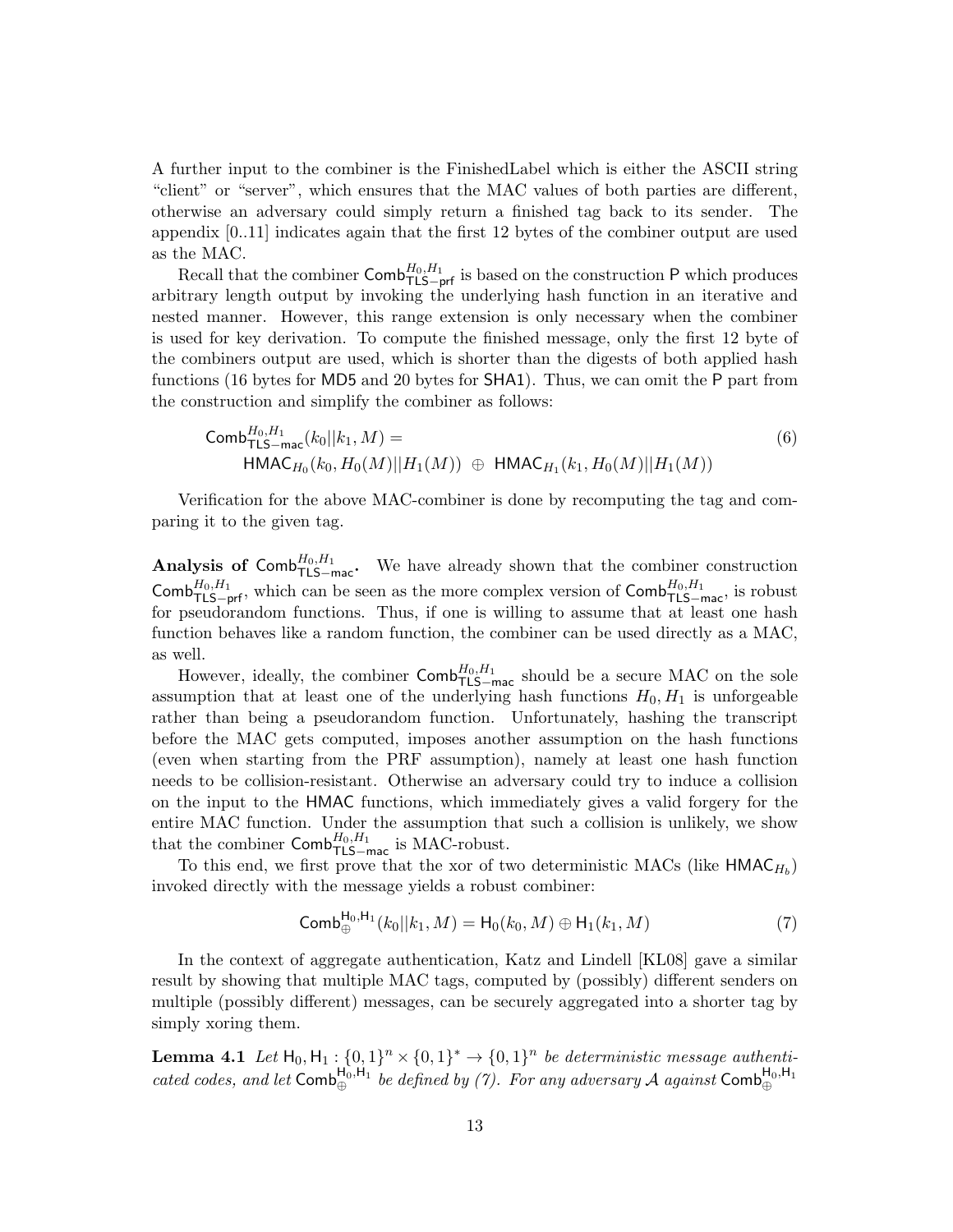making at most q queries and running in time at most t, there exist adversaries  $A_0$ ,  $A_1$ such that

$$
\mathbf{Adv}^{mac}_{\mathsf{Comb}_\oplus}(\mathcal{A}) \leq \min\big\{\mathbf{Adv}^{mac}_{\mathsf{H}_0}(\mathcal{A}_0),\mathbf{Adv}^{mac}_{\mathsf{H}_1}(\mathcal{A}_1)\big\}
$$

where  $\mathcal{A}_b$  for  $b = 0, 1$  makes at most q queries and runs in time at most  $t + \mathcal{O}(qT_{\overline{b}})$ where  $T_{\bar{b}}$  denotes the time for one evaluation of  $H_{\bar{b}}$ .

*Proof.* We show that any adversary A against the combiner implies adversaries  $\mathcal{A}_0$ ,  $\mathcal{A}_1$ against both underlying MACs. Assume towards contradiction that an adversary  $A_{\mathsf{Comb}}$ after making q queries  $M_1, \ldots, M_q$  to the Comb $\bigoplus_{\oplus}^{\mathsf{H}_0, \mathsf{H}_1}(K, \cdot)$  oracle, outputs with some probability a tuple  $(M^*, \sigma^*)$  such that  $\sigma^* = \textsf{Comb}_{\oplus}^{\textsf{H}_0, \textsf{H}_1}(K, M^*)$  but  $M^*$  was never submitted to the combiner oracle. Given  $A_{\mathsf{Comb}}$  we construct a MAC adversary  $A_b$ against the MAC  $H_b$  for  $b \in \{0, 1\}$ . This adversary has oracle access to the function  $H_b(k_b, \cdot)$  and uses  $\mathcal{A}_{\mathsf{Comb}}$  in a black-box way to produce its forgery. To this end,  $\mathcal{A}_b$  first chooses a random key  $k_{\bar{b}}$  for  $H_{\bar{b}}$  and then answers each query to the combiner with the help of its oracle access and the knowledge of  $k_{\bar{b}}$ . When  $A_{\text{Comb}}$  holds, outputting a pair  $(M^*, \sigma^*)$ , the adversary  $\mathcal{A}_b$  computes its forgery  $(M^*, \sigma_b^*)$  with  $\sigma_b^* = \sigma^* \oplus \mathsf{H}_{\bar{b}}(k_{\bar{b}}, M^*)$ .

As  $M^*$  was not previously queried by  $\mathcal{A}_{\mathsf{Comb}}$ , the same holds for  $\mathcal{A}_b$ . Furthermore, as both MACs are deterministic, the value  $\sigma^* = H_0(k_0, M^*) \oplus H_1(k_1, M^*)$  fixes two well-defined tags for  $H_0, H_1$ . Thus,  $\mathcal{A}_b$ 's output is equal to the value  $H_b(k_b, M^*)$  for the unknown key  $k_b$  and thereby constitutes a valid forgery. Since the adversary  $\mathcal A$ yields forgers  $A_0$ ,  $A_1$  for both MACs, it follows that the advantage cannot exceed the advantage of the smaller of the two security bounds for the MACs.  $\Box$ 

Complementing the above Lemma 4.1 with the probability of finding collisions on the concatenated combiner  $H_0(M)|[H_1(M)]$  yields Theorem 4.2.

**Theorem 4.2** Let  $H_0, H_1 : \{0,1\}^n \times \{0,1\}^n \rightarrow \{0,1\}^n$  be hash functions, and let Comb ${}^{H_0,H_1}_{\tau L S-mac}$  be defined by (6). For any adversary A against Comb ${}^{H_0,H_1}_{\tau L S-mac}$  making at most q queries and running in time at most t, there exist adversaries  $A_0$ ,  $A_1$ ,  $B_0$ ,  $B_1$ such that

$$
\begin{aligned} \mathbf{Adv}^{mac}_{\mathsf{Comb}_{\mathsf{TLS-mac}}}(\mathcal{A}) &\leq \min\left\{\mathbf{Adv}^{mac}_{\mathsf{HMAC}_{H_0}}(\mathcal{A}_0),\mathbf{Adv}^{mac}_{\mathsf{HMAC}_{H_1}}(\mathcal{A}_1)\right\} \\ &+\quad \min\left\{\mathbf{Adv}^{cr}_{H_0}(\mathcal{B}_0),\mathbf{Adv}^{cr}_{H_1}(\mathcal{B}_1)\right\} \end{aligned}
$$

where  $\mathcal{A}_b$  for  $b = 0, 1$  makes at most q queries and runs in time at most  $t + \mathcal{O}(qT_{\overline{b}})$  where  $T_{\bar b}$  denotes the time for one evaluation of  ${\sf HMAC}_{H_{\bar b}},$  and  $\mathcal{B}_b$  runs in time  $t + \mathcal{O}(qT_b)$ .

Note that for both properties, unforgeability and collision-resistance, it suffices that either one of the hash functions has this property (instead of one hash function with obeying both property simultaneously). This is similar to the difference between weak and strong combiners in [FL08].

So far, we have reduced the security of the combiner  $\textsf{Comb}_{\textsf{TLS-mac}}^{\textsf{H}_0,\textsf{H}_1}$  of  $H_0, H_1$  to the collision-resistance of the hash functions and the unforgeability of the HMAC transforms  $HMAC_{H_0}$  and  $HMAC_{H_1}$ . Preferably, the security of  $HMAC_{H_b}$  should in turn only rely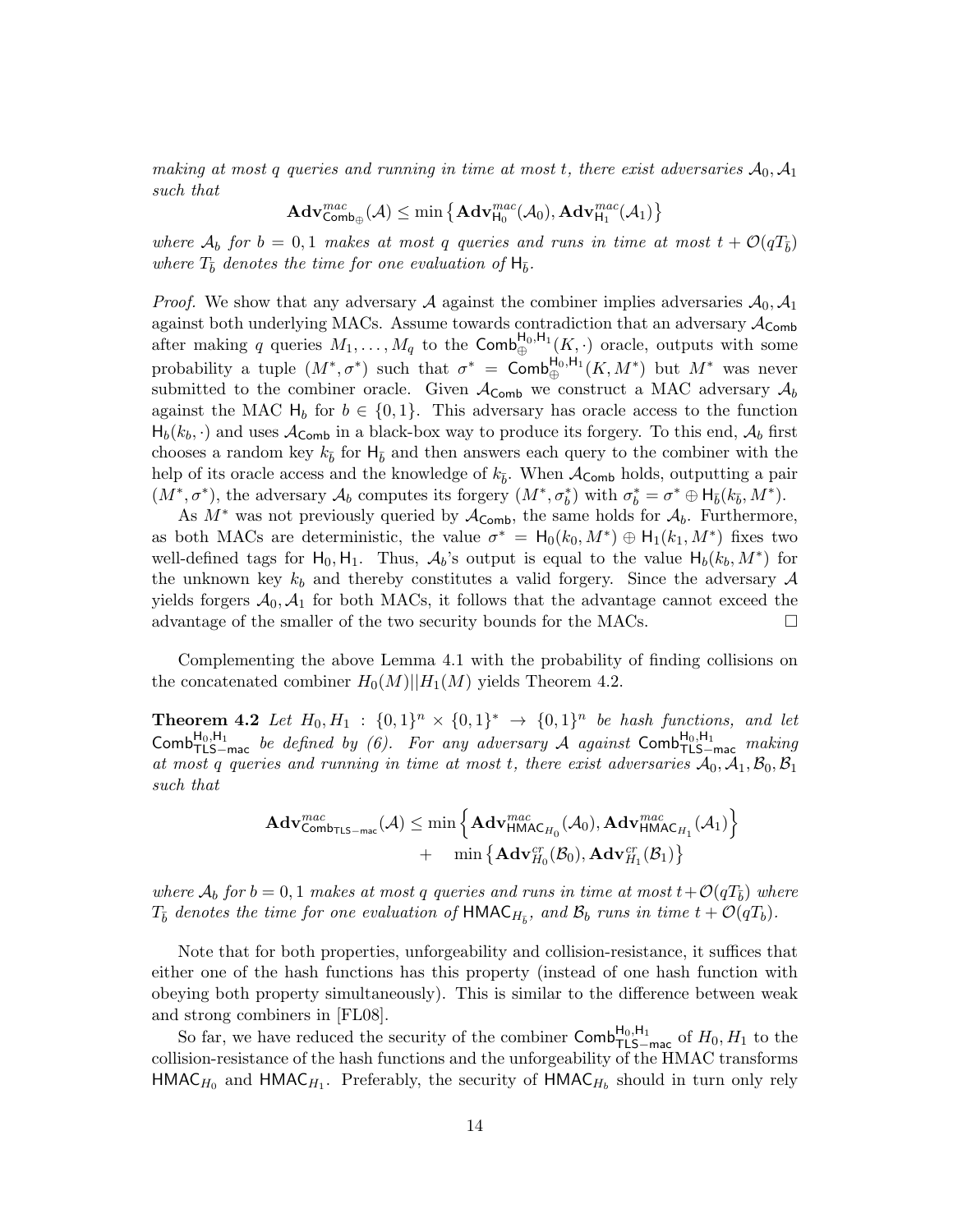on the unforgeability of the underlying hash resp. compression function. However, such a reduction for the plain HMAC transform is still unknown. The previous results for this issue either require stronger assumptions than MAC (yet, weaker than PRF), or additional keying-techniques for the compression function. In the following, we briefly recall the two most relevant approaches for our scenario.

An and Bellare [AB99] observed that HMAC can be used to build a VIL-MAC from a FIL-MAC (i.e., from an unforgeable compression function) when the secret key enters each compression function evaluation. As this result was shown for compression functions in the dedicated-key setting, one needs to transform compression functions without a dedicated-key input into keyed ones. This can be done as follows: Let  $h: \{0,1\}^n \times \{0,1\}^{\ell} \to \{0,1\}^n$  be an unkeyed compression function. Then the keyed analogue  $kh: \{0,1\}^n \times \{0,1\}^{n+\ell'} \rightarrow \{0,1\}^n$  is defined as  $kh(k, y, x) = h(y, k||x)$  where  $k \in \{0,1\}^n$  is the secret key,  $y \in \{0,1\}^n$  the chaining value and  $x \in \{0,1\}^{\ell'}$  with  $\ell' = \ell - n$  the (shortened) message block<sup>2</sup>. This approach reduces the number of bits that can be processed in each iteration but allows to use the SHA1 and MD5 compression functions, which do not possess a dedicated key-input. Starting from such a keyed FIL-MAC, the HMAC variant that prepends  $k_{\text{in}}$  (resp.  $k_{\text{out}}$  at the final evaluation) to each message block, is proven to be a secure VIL-MAC [AB99]. When HMAC is used only with a single-key  $k$ , unforgeability of  $kh$  must hold against related key attacks for  $kh(k \oplus \Delta_{\text{opad}}, \cdot)$  and  $kh(k \oplus \Delta_{\text{ipad}}, \cdot)$ . Overall, the first approach relies solely on the unforgeability assumption, but comes with a reduced throughput, e.g., when using SHA1, the HMAC variant that is keyed in each iteration, would require  $\approx 1.5$  times the compression function evaluations of the standard HMAC<sub>SHA1</sub>.

The second approach does not require any modification of HMAC, i.e., it has the same efficiency, but makes stronger assumptions on the compression function: In [Bel06] Bellare proved that NMAC is a secure MAC if the underlying compression function  $h$  is a privacy-preserving MAC (PP-MAC) and the iteration of h is computationally almost universal (cAU). The former resembles the indistinguishability notion for encryption and requires that an adversary given a tag  $\mathsf{Mac}(k, M_b)$  for chosen  $M_0, M_1$  cannot determine b. It was shown that PP-MAC is a weaker assumption than PRF and cAU is a milder assumption than weakCR. Fischlin [Fis08] has shown that, alternatively, non-malleability and unpredictability of the compression function suffices, too. In both cases, however, in order to lift the security of NMAC to the single-key version of HMAC, one additionally needs that the dual compression function h used to derive  $k_{\text{in}}$ ,  $k_{\text{out}}$  somehow preserves these conditions.

The Problem of Chopping. Theorem 4.2 states that the TLS-combiner for the finished message is robust for message authentication codes even when starting from the unforgeability assumption which is significantly weaker than assuming a PRF. However, according to the TLS specification, not the entire output of the combiner is used as tag,

<sup>2</sup>Actually, An and Bellare proposed a transformation that keys the compression function via the chaining value, which would not allow black-box usage of the underlying hash function. We therefor swap the roles of chaining and key value, and assume that  $kh$  is a secure MAC when the key occupies the first  $n$  bits of each input.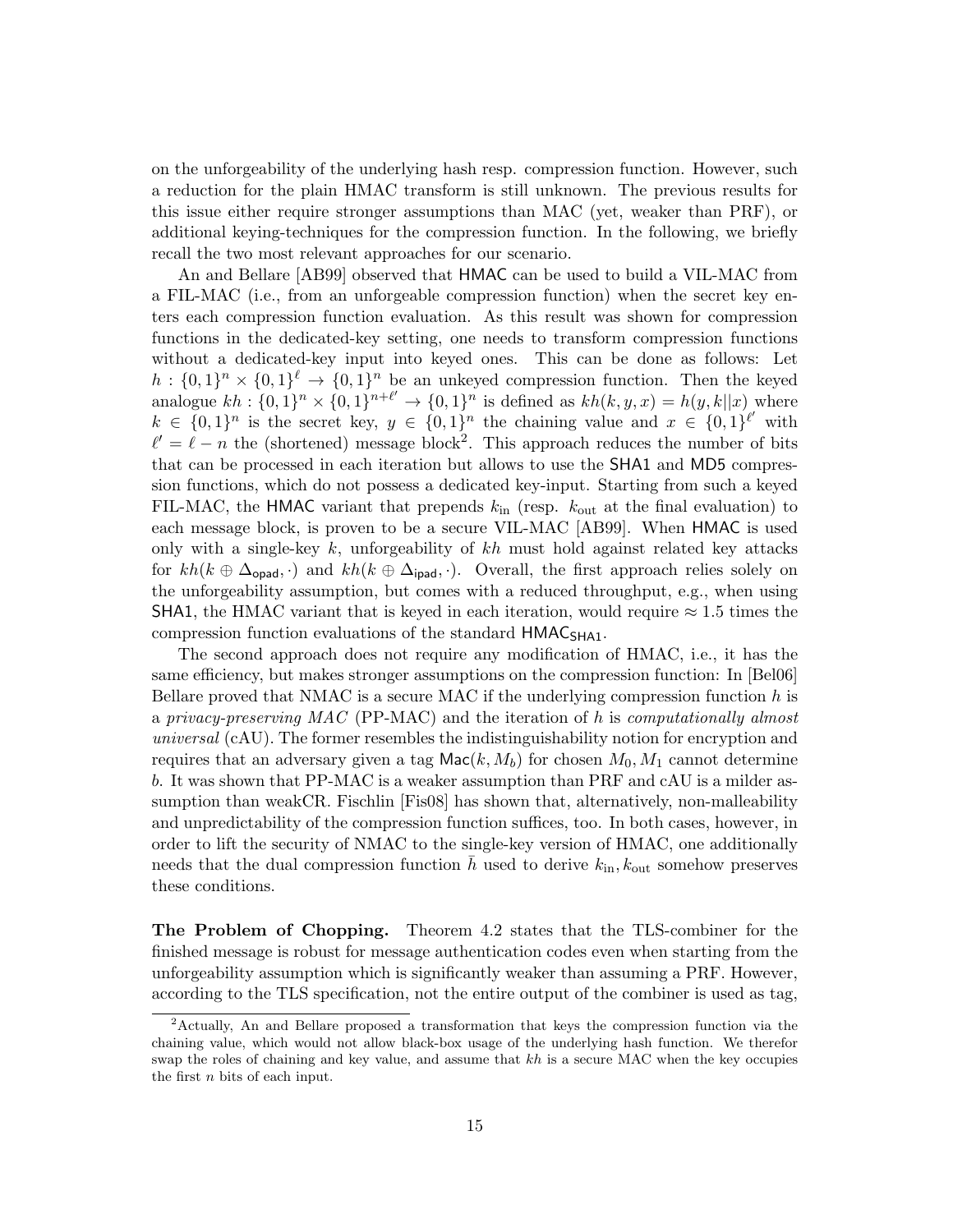but only the first 12 bytes. Since the unforgeability notion is not closed under chopping transformations, a shortened output of a MAC loses any security guarantees. To allow usage of a chopped fraction of the combiners output, on either has to assume that one of the underlying MACs is secure for truncation, or one needs to make the stronger assumption that at least one of the two hash functions is a secure PRF.

Is Unforgeability Enough? When using MACs in a stand-alone fashion, unforgeability clearly gives sufficient security guarantees. However, in TLS (and SSL) the tag for the finished message is computed under the master secret, from which further application keys for encryption and authentication are derived. The tag itself is now encrypted and authenticated with these derived keys. On one hand, this may help to prevent the tag in the finished message from leaking some information about the master secret. On the other hand, this causes critical circular dependencies between these values, possibly even enabling leakage of entire keys. This problem has already been noticed in other works (e.g., in [MSW08] where the analysis of the handshake protocol assumes that the tag is sent without securing it with the application keys; or more explicitly in the context of delayed-key authentication in [FL10]). It is beyond the scope of this work about combiners, though.

#### 4.2 The MAC-Combiner used in SSL

The SSL-construction for the finished message resembles the HMAC construction, but appends the inner key to the message instead of prepending it. This stems from the same problem as in TLS, namely that the MAC should be computed iteratively as soon as the communication starts, although the necessary key is negotiated only at the end. To obtain a robust design, SSL uses the concatenation of the HMAC-like construction based on the MD5 and SHA1 functions:

 $\sigma_{\rm finished} = {\sf HMAC}^*_{\sf MD5}(ms, \text{Label} || \text{transcript}) \; || \; {\sf HMAC}^*_{\sf SHA1}(ms, \text{Label} || \text{transcript})$ 

where  $HMAC_{H}^{*}$  is defined as:

$$
\mathsf{HMAC}_{H}^{*}(k, M) = H(k||\mathsf{opad}|| H(M||k||\mathsf{ipad}))
$$
\n(8)

with opad, ipad being the same fixed patterns as in HMAC. The structure of HMAC<sup>\*</sup> then allows to accomplish the bulk of the computation without knowing the key  $k$ .

Overall, the MAC combiner of SSL can be described as follows:

$$
\mathsf{Comb}_{\mathsf{SSL} - \mathsf{mac}}^{H_0, H_1}(k, M) = \mathsf{HMAC}_{H_0}^*(k, M) \mid \mid \mathsf{HMAC}_{H_1}^*(k, M)
$$
\n
$$
(9)
$$

Analysis of Comb ${}^{H_0,H_1}_{\mathsf{SSL}-\mathsf{mac}}$ . In contrast to the TLS-combiner, SSL uses the entire master secret as key for both hash functions. This approach results in a construction  $\textsf{Comb}_{\textsf{SSL} \text{-}mac}^{H_0, H_1}$  that is not even MAC-preserving, although concatenation is MAC-robust when used with distinct keys for each hash function [Her05].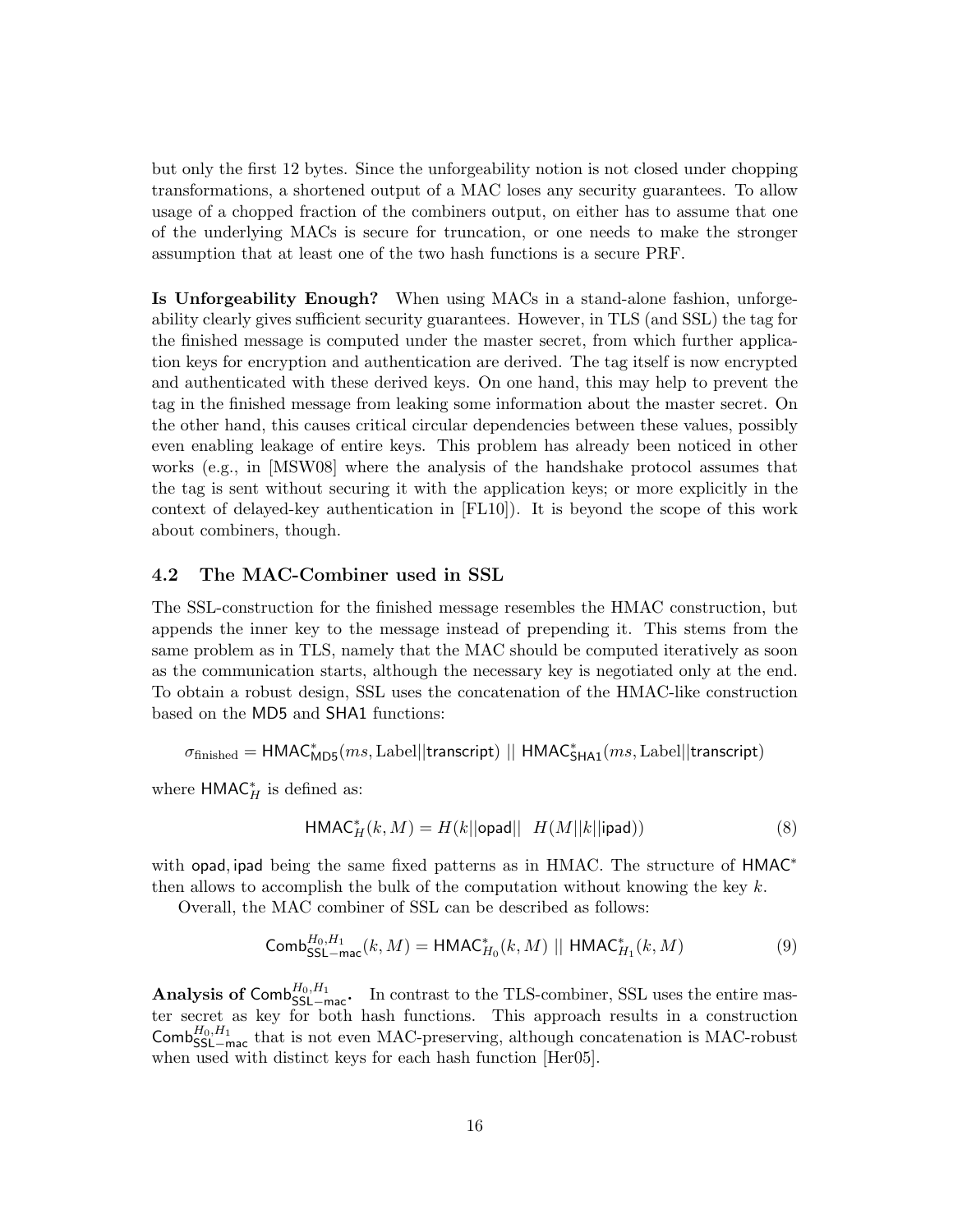**Proposition 4.3** The combiner  $\mathsf{Comb}_{\mathsf{SSL} \text{-} \mathsf{mac}}^{H_0, H_1}$  is not MAC-preserving (and thus not MAC-robust either).

Consider two secure MACs  $H_0, H_1$ , that on input of a secret key k and a message M outputs a tag  $\sigma_b$ . Assume furthermore that both MACs ignore parts of their key, i.e.,  $H_0$  ignores the left half of its input key and  $H_1$  ignores the right part. We now derive functions  $H_b^*$  that can still be unforgeable when used alone, but become totally insecure when being plugged into the combiner. The first MAC  $H_0^*$  behaves like  $H_0$  but also leaks the left half  $k_l$  of the secret key, i.e.,  $H_0^*(k, M) = k_l || H_0(k, M)$ . The second function is defined analogously, but outputs the right half of the key:  $H_1^*(k, M) = k_r ||H_1(k, M)$ . Even though each tag is now accompanied with a part of the key, it remains hard to create a forgery. When we use now both functions  $H_0^*$ ,  $H_1^*$  as in the SSL-combiner<sup>3</sup> we obtain:  $\mathsf{H}_{0}^{*}(k,M)$  ||  $\mathsf{H}_{1}^{*}(k,M) = k_{l}||\sigma_{0}||k_{r}||\sigma_{1}$  which allows to easily reconstruct the entire secret key and subsequently forge tags for any message.

Improvements. In order to change the SSL-construction such that it becomes MACrobust, the key should be split among both underlying hash functions. The concatenation of  $\mathsf{HMAC}^*_{H_0}$ ,  $\mathsf{HMAC}^*_{H_1}$  invoked with independent keys then clearly gives a secure MAC, if at least one of the underlying functions is unforgeable. As SSL deviates from the standard HMAC approach to build its MAC algorithms, the results from Section 4.1 do not apply for HMAC<sup>\*</sup>. However, Dodis and Puniya scrutinized in [DP08] the minimal assumptions of a compression function such that the corresponding iterated hash function (with various keying approaches) yields a secure MAC. They showed that a MAC based on the Merkle-Damgård construction with the key appended to the message, requires the compression function to be collision-resistant and unforgeable when it gets keyed by the input data. It is also claimed that HMAC with an appended key requires the same assumptions as the plain MD approach. Thus, the outer hash application in  $\mathsf{HMAC}^*_{H_b}$ does not contribute to the security of the MAC, in the sense that it relaxes the underlying assumption and therefore can be omitted. Applying both discussed modifications we obtain the following construction:

$$
\mathsf{Comb}_{\mathsf{SSL} - \mathsf{mac}^*}^{H_0, H_1}(k_0||k_1, M) = H_0(M||k_0) \parallel H_1(M||k_1)
$$

If it is desirable to save on communication, one can use the xor of the  $H_0, H_1$  outputs instead of the concatenation, while retaining the same security guarantees: In both cases the proposed combiner is a robust MAC if at least one compression function is simultaneously collision-resistant and unforgeable. Note that this is a stronger assumption than for the TLS combiner, where both properties can be possessed by possibly different functions.

<sup>&</sup>lt;sup>3</sup>Invoking the combiner directly on  $H_b^*$  instead of  $HMAC^*_{H_b^*}$  still proves our statement as the HMAC transform can inherit the behavior  $H^*$ . We omit the additional level for the sake of simplicity.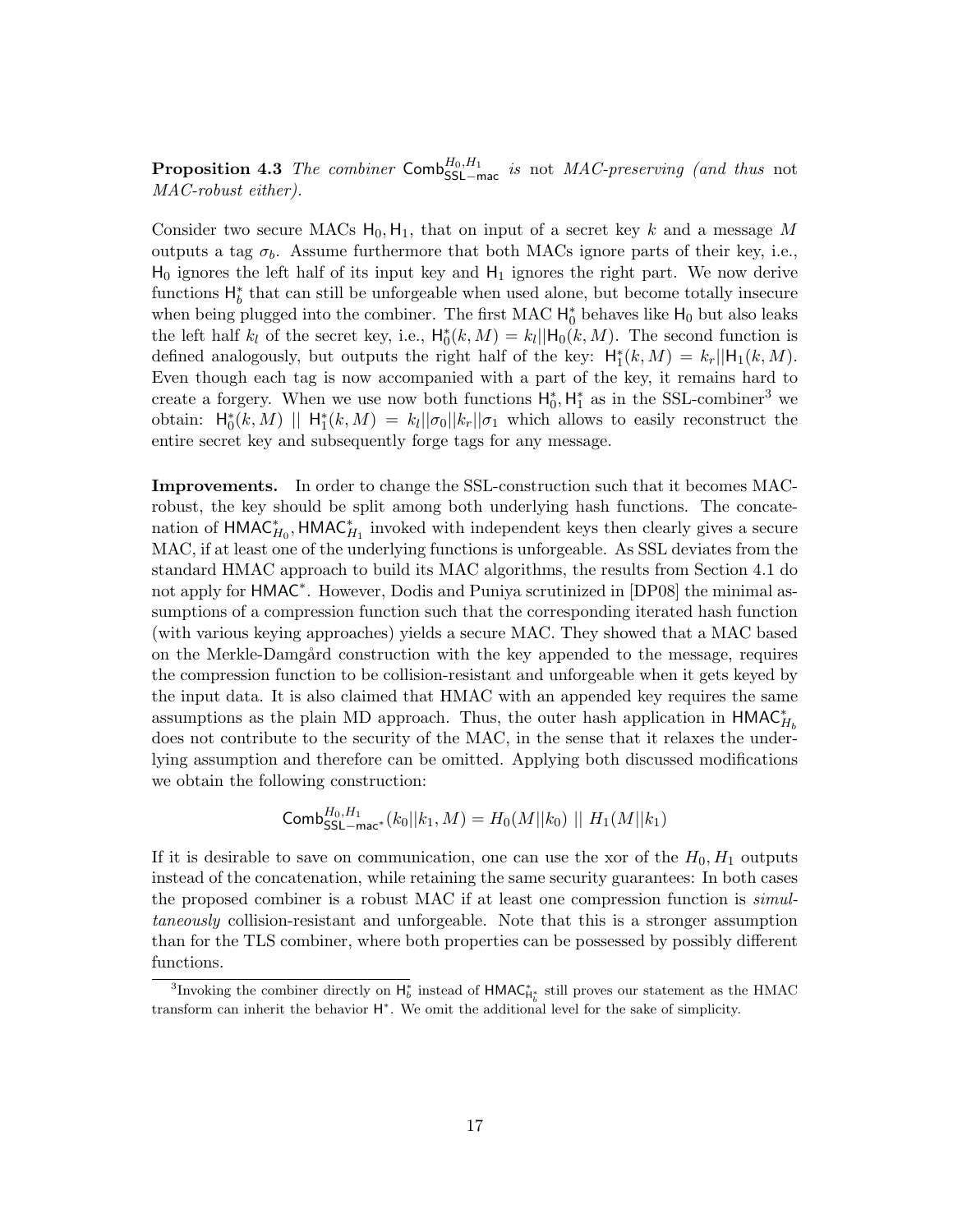# Acknowledgments

We thank the anonymous reviewers for valuable comments. The first two authors are supported by the Emmy Noether Program Fi 940/2-1 of the German Research Foundation (DFG).

# References

| [AB99]     | Jee Hea An and Mihir Bellare. Constructing VIL-MACsfrom FIL-MACs:<br>Message Authentication under Weakened Assumptions. Advances in Cryp-<br>tology — Crypto 99, Volume 1666 of LNCS, pages $252-269$ . Springer, 1999.                                                                 |
|------------|-----------------------------------------------------------------------------------------------------------------------------------------------------------------------------------------------------------------------------------------------------------------------------------------|
| [BB06]     | Dan Boneh and Xavier Boyen. On the Impossibility of Efficiently Combin-<br>ing Collision Resistant Hash Functions. Advances in Cryptology — Crypto<br>2006, Volume 4117 of LNCS, pages 570-583. Springer, 2006.                                                                         |
| [BCK96a]   | Mihir Bellare, Ran Canetti, and Hugo Krawczyk. Keying hash functions for<br><i>message authentication.</i> Advances in Cryptology — Crypto 1996, Volume<br>96 of LNCS, pages 1–15. Springer, 1996.                                                                                      |
| [BCK96b]   | Mihir Bellare, Ran Canetti, and Hugo Krawczyk. Pseudorandom Func-<br>tions Revisited: The Cascade Construction and Its Concrete Security. Pro-<br>ceedings of the Annual Symposium on Foundations of Computer Science<br>(FOCS) 1996, pages 514–523. IEEE Computer Society Press, 1996. |
| [Bel06]    | New Proofs for NMAC and HMAC: Security without<br>Mihir Bellare.<br>$Collision\text{-}Resistance.$ Advances in Cryptology — Crypto 2006, Volume<br>4117 of LNCS, pages 602–619. Springer, 2006.                                                                                         |
| [CR08]     | Christophe De Cannière and Christian Rechberger. Preimages for Reduced<br>$SHA$ -0 and $SHA$ -1. Advances in Cryptology — Crypto 2008, Volume 5157<br>of LNCS, pages 179–202. Springer, 2008.                                                                                           |
| $[CRS+07]$ | Ran Canetti, Ronald L. Rivest, Madhu Sudan, Luca Trevisan, Salil P. Vad-<br>han, and Hoeteck Wee. Amplifying Collision Resistance: A Complexity-<br><i>Theoretic Treatment.</i> Advances in Cryptology — Crypto 2007, Volume<br>4622 of LNCS, pages 264–283. Springer, 2007.            |
| [Dam90]    | Ivan Damgård. A Design Principle for Hash Functions. Advances in Cryp-<br>tology — Crypto 1989, Volume 435 of LNCS, pages $416-427$ . Springer,<br>1990.                                                                                                                                |
| [DP08]     | Yevgeniy Dodis and Prashant Puniya. Getting the Best Out of Existing<br>Hash Functions; or What if We Are Stuck with SHA? Applied Cryptog-<br>raphy and Network Security (ACNS) 2008, Volume 5037 of LNCS, pages<br>156–173. Springer, 2008.                                            |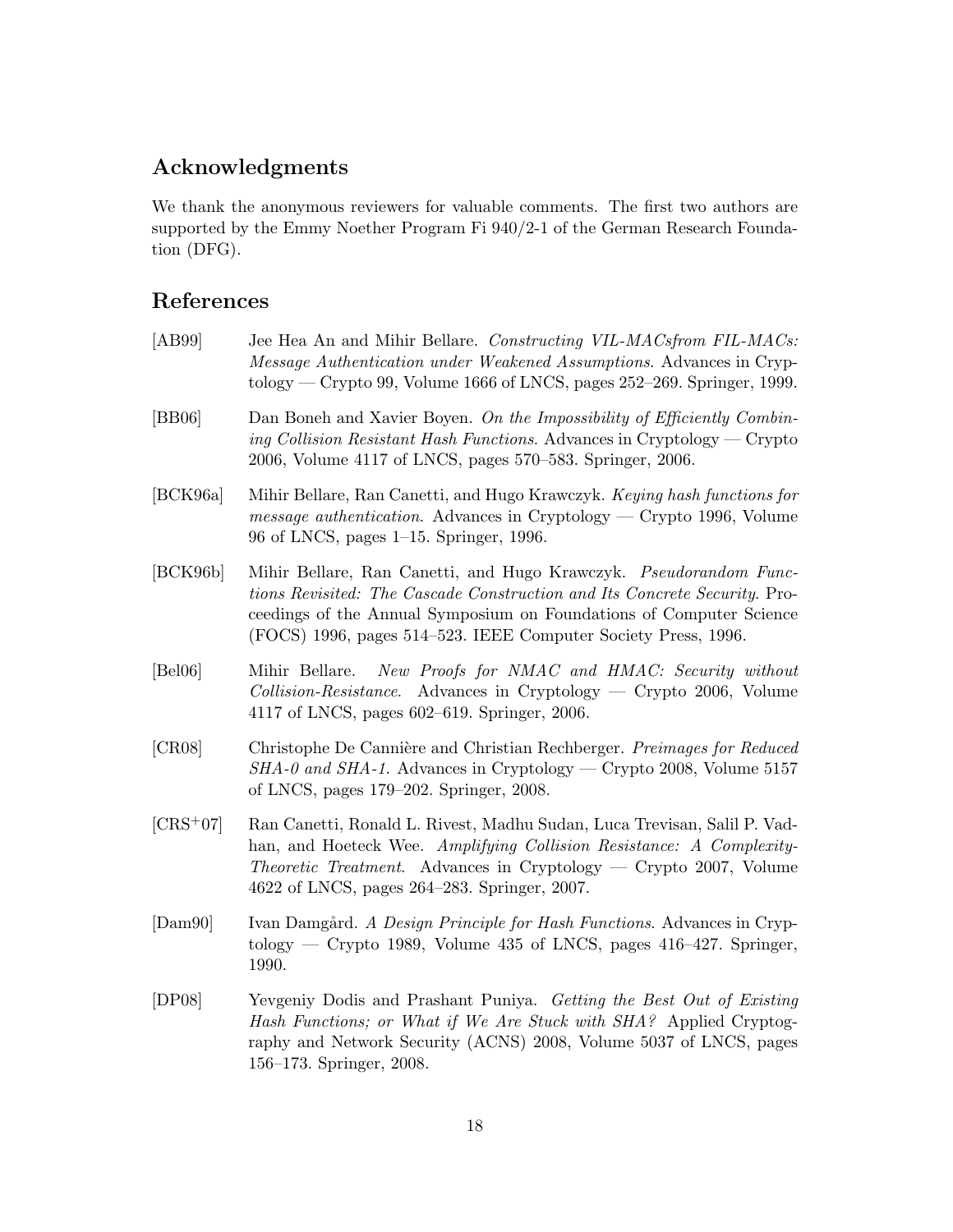[Fis08] Marc Fischlin. Security of NMAC and HMAC Based on Non-malleability. Topics in Cryptology — Cryptographer's Track, RSA Conference (CT-RSA) 2008, Volume 4964 of LNCS, pages 138–154. Springer, 2008. [FL07] Marc Fischlin and Anja Lehmann. Security-Amplifying Combiners for Hash Functions. Advances in Cryptology — Crypto 2007, Volume 4622 of LNCS, pages 224–243. Springer, 2007. [FL08] Marc Fischlin and Anja Lehmann. Robust Multi-Property Combiners for Hash Functions. Theory of Cryptography Conference (TCC) 2008, Volume 4948 of LNCS, pages 375–392. Springer, 2008. [FL10] Marc Fischlin and Anja Lehmann. Delayed-Key Message Authentication for Streams. Theory of Cryptography Conference (TCC) 2010, LNCS. Springer, 2010. [FLP08] Marc Fischlin, Anja Lehmann, and Krzysztof Pietrzak. Robust Multi-Property Combiners for Hash Functions Revisited. International Colloquium on Automata, Languages, and Progamming (ICALP) 2008, Volume 5126 of LNCS, pages 655–666. Springer, 2008. [GMP+08] Sebastian Gajek, Mark Manulis, Olivier Pereira, Ahmad-Reza Sadeghi, and Jörg Schwenk. Universally Composable Security Analysis of TLS. ProvSec 2008, Volume 5324 of LNCS, pages 313–327. Springer, 2008. [Her05] Amir Herzberg. On Tolerant Cryptographic Constructions. Topics in Cryptology — Cryptographer's Track, RSA Conference (CT-RSA) 2005, Volume 3376 of LNCS, pages 172–190. Springer, 2005. [Hir04] Shoichi Hirose. A note on the strength of weak collision resistance. IEICE Transactions on fundamentals of electronics communications and computer sciences, 87(5):1092–1097, 2004. [KL08] Jonathan Katz and Andrew Y. Lindell. Aggregate Message Authentication Codes. Topics in Cryptology — Cryptographer's Track, RSA Conference (CT-RSA)'08, LNCS, pages 155–169. Springer, 2008. [Kra08] Hugo Krawczyk. On Extract-then-Expand Key Derivation Functions and an HMAC-based KDF. http://webee.technion.ac.il/ hugo/kdf/kdf.pdf, 2008. [Mer90] Ralph Merkle. One Way Hash Functions and DES. Advances in Cryptology — Crypto 1989, Volume 435 of LNCS, pages 428–446. Springer, 1990. [MSW08] Paul Morrissey, Nigel Smart, and Bogdan Warinschi. A Modular Security Analysis of the TLS Handshake Protocol. Advances in Cryptology — Asiacrypt 2008, Volume 5350 of LNCS, pages 55–73. Springer, 2008.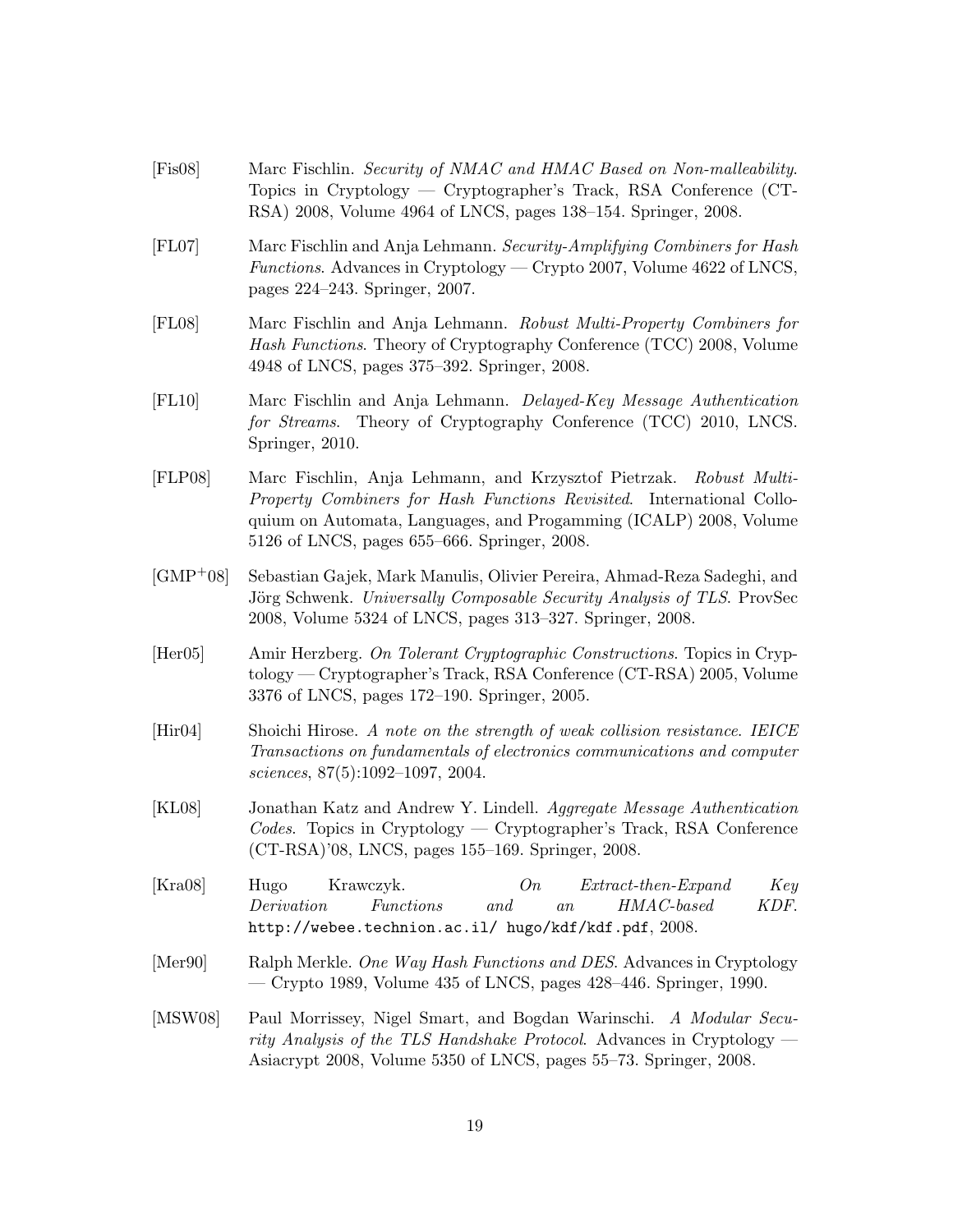- [Pie07] Krzysztof Pietrzak. Non-Trivial Black-Box Combiners for Collision-Resistant Hash-Functions don't Exist. Advances in Cryptology — Eurocrypt 2007, Volume 4515 of LNCS, pages 23–33. Springer, 2007. [Pie08] Krzysztof Pietrzak. Compression from Collisions, or why CRHF Combiners have a Long Output. Advances in Cryptology — Crypto 2008, Volume 5157 of LNCS, pages 413–432. Springer, 2008. [Res01] Eric Rescorla. SSL and TLS - Designing and Building Secure Systems. Addison Wesley, 2001. [Rog06] Phillip Rogaway. Formalizing Human Ignorance. Vietcrypt 2006, Volume 4341 of LNCS, pages 211–228. Springer, 2006. [SSA+09] Marc Stevens, Alexander Sotirov, Jacob Appelbaum, Arjen Lenstra, David Molnar, Dag Arne Osvik, and Benne de Weger. Short Chosen-Prefix Collisions for MD5 and the Creation of a Rogue CA Certificate. Advances in Cryptology — Crypto 2009, Volume 5677 of LNCS, pages 55–73. Springer, 2009. [SSL94] The SSL Protocol (Internet Draft). Technical report, K.E.B. Hickman, 1994. [TLS99] The TLS Protocol Version 1.0. Technical Report RFC 2246, T. Dierks, and C. Allen, 1999. [TLS06] The TLS Protocol Version 1.2. Technical Report (TLS 1.2) RFC 4346, T. Dierks, and C. Allen, 2006.
- [WY05] Xiaoyun Wang and Hongbo Yu. How to break MD5 and other hash functions. Advances in Cryptology — Eurocrypt 2005, Volume 3494 of LNCS, pages 19–35. Springer, 2005.
- [WYY05] Xiaoyun Wang, Yiqun Lisa Yin, and Hongbo Yu. Finding collisions in the full SHA-1. Advances in Cryptology — Crypto 2005, Volume 3621 of LNCS, pages 17–36. Springer, 2005.

## A PRF-Combiner based on Insecure Hash Functions

In this section we discuss that even functions that in general exhibit no random behavior, can yield a pseudorandom function when used in the TLS or SSL combiner. For both examples we start from secure PRFs  $H_0$ ,  $H_1$  which we modify into functions  $H_0^*$ ,  $H_1^*$  that lose their security when used in a stand-alone fashion.